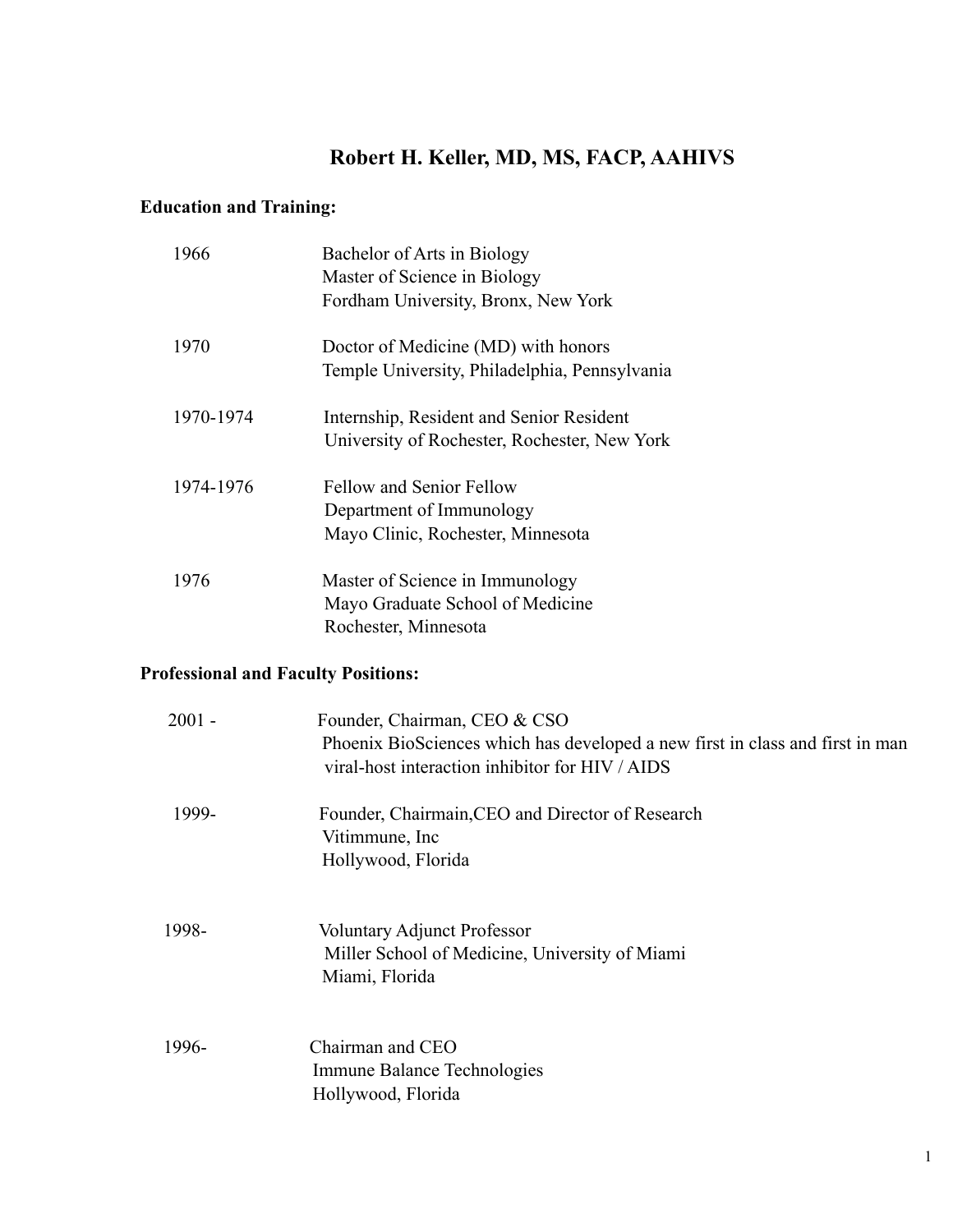| 1994-     | Director of Medicine & Research<br><b>Biodoron Medical Center</b><br>Hollywood, Florida                                                                                  |
|-----------|--------------------------------------------------------------------------------------------------------------------------------------------------------------------------|
| 1994-1995 | Consultant in Immunology and Hematology<br>Health Professionals, Inc and<br>Center for Special Immunology                                                                |
| 1992-1995 | Director<br><b>Immune Reconstitution Program</b><br>Center for Special Immunology                                                                                        |
| 1992-1995 | <b>Medical Director</b><br>Center for Special Immunology<br>Miami Beach, Florida                                                                                         |
| 1987-1996 | <b>President and Medical Director</b><br>The Wilson Bode Center<br>Fort Lauderdale, Florida                                                                              |
| 1986-1987 | Associate Director of Research and Development<br>Coulter Immunology<br>Coulter Electronics, Inc., Hialeah, Florida                                                      |
| 1982-1986 | <b>Medical Director</b><br>Wilson Bode Center for Hematology and Immunology Research<br>Milwaukee, Wisconsin                                                             |
| 1982-1986 | <b>Clinical Professor</b><br>Department of Health Sciences (Hematology, Immunology, Flow<br>Cytometry)<br>University of Wisconsin<br>Milwaukee, Wisconsin                |
| 1982-1986 | <b>Associate Professor</b><br>Departments of Medicine and Biophysics (Allergy and Immunology,<br>Flow Cytometry)<br>Medical College of Wisconsin<br>Milwaukee, Wisconsin |
| 1982-1986 | Clinical Investigator and Staff Physician                                                                                                                                |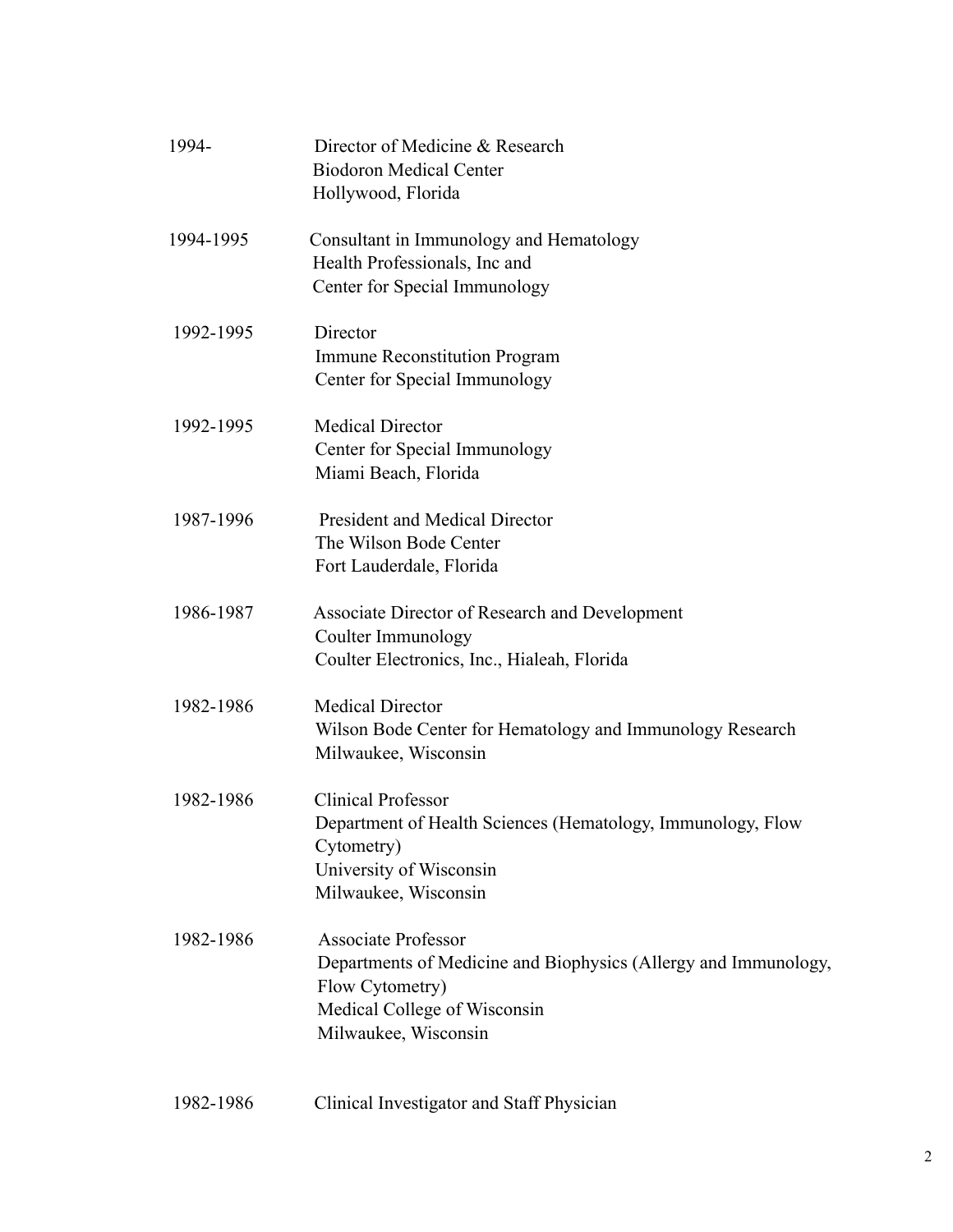Zablocki VAMC Milwaukee, Wisconsin

| 1980-1982 | Director of Immunology<br>Midwest Children's Cancer Center (Immunology, Flow Cytometry,<br>Transplantation)<br>Chief of Immunology<br>Milwaukee Children's Hospital<br>Milwaukee, Wisconsin |
|-----------|---------------------------------------------------------------------------------------------------------------------------------------------------------------------------------------------|
| 1980-1982 | <b>Associate Professor</b><br>Department of Pediatrics (Hematology/Oncology, Immunology)<br>Medical College of Wisconsin<br>Milwaukee, Wisconsin                                            |
| 1979-1982 | <b>Clinical Associate Professor</b><br>Department of Health Sciences (Hematology, Immunology,<br>Flow Cytometry)<br>University of Wisconsin<br>Milwaukee, Wisconsin                         |
| 1978-1980 | Research Associate and Staff Physician<br><b>Research Service</b><br>Zablocki VAMC<br>Milwaukee, Wisconsin                                                                                  |
| 1977-1980 | <b>Assistant Professor</b><br>Department of Medicine (Hematology/Oncology)<br>Medical College of Wisconsin<br>Milwaukee, Wisconsin                                                          |
| 1977      | <b>Assistant Professor</b><br>Department of Immunology<br>Mayo Medical School<br>Rochester, Minnesota                                                                                       |
| 1974-1977 | Fellow and Senior Research Fellow in Immunology<br>Mayo Clinic Foundation<br>Mayo Graduate School of Medicine<br>Rochester, Minnesota                                                       |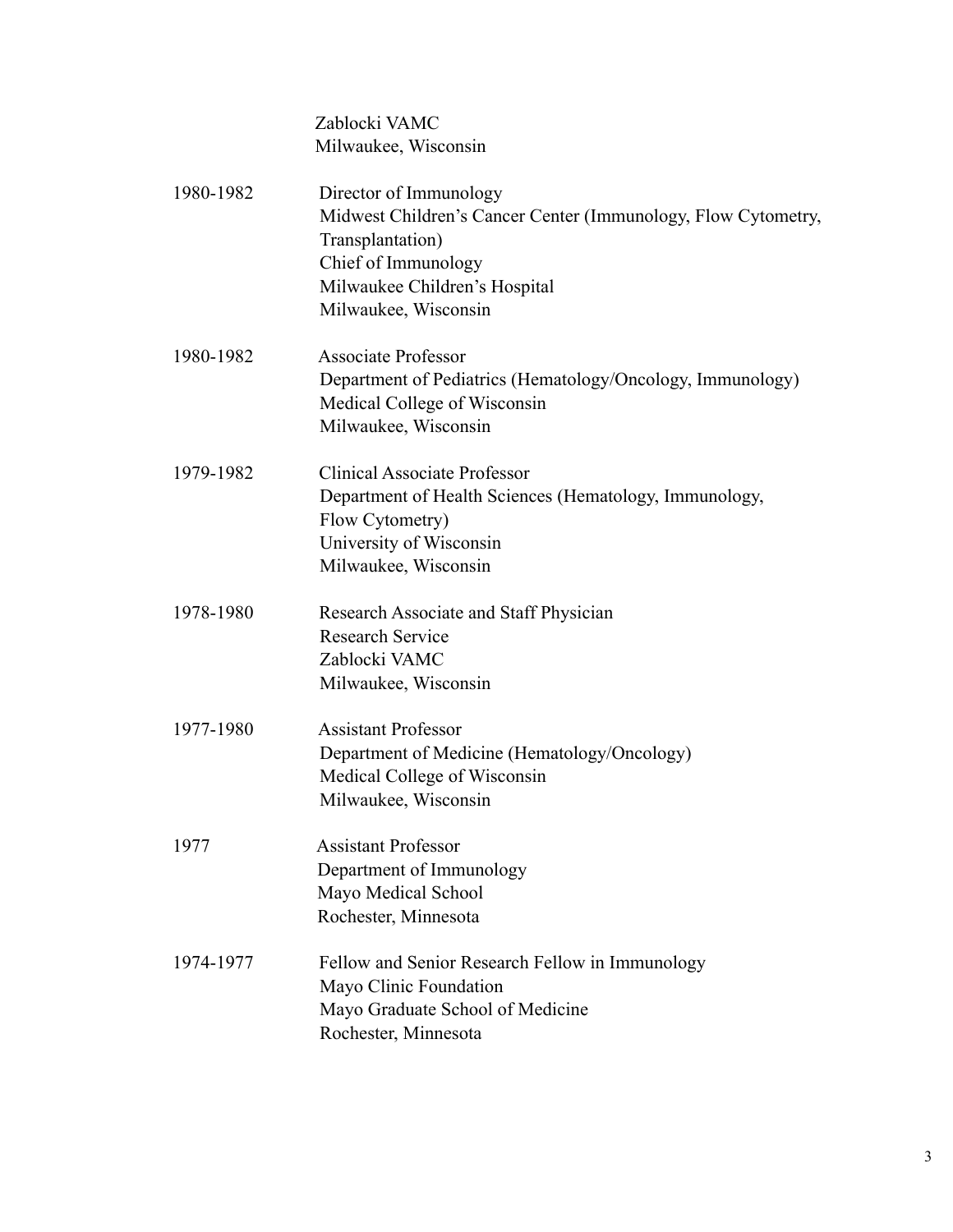# **Hospital Staff Appointments:**

| 1976-1977 | Mayo Clinic, Rochester, Minnesota                        |
|-----------|----------------------------------------------------------|
| 1977-1986 | Zablocki VAMC, Milwaukee, Wisconsin                      |
| 1977-1986 | Milwaukee County Medical Complex, Milwaukee, Wisconsin   |
| 1992-1997 | Mount Sinai Medical Center, Miami Beach, Florida         |
| 1992-1999 | Cleveland Clinic Hospital, Fort Lauderdale, Florida      |
| 1992-1999 | Miami Heart Institute, Miami Beach, Florida              |
| 1997-1999 | Palmetto General Hospital, Hialeah, Florida              |
| 1992-     | Broward General Medical Center, Fort Lauderdale, Florida |
| 1997-     | Hollywood Medical Center, Hollywood, Florida             |
| 1997-     | South Shore Hospital, Miami Beach, Florida               |
| 1997-     | Memorial Medical Center, Hollywood, Florida              |
|           |                                                          |

# **Fellowships and Awards:**

| 1967-1969 | Health Professions Scholarship<br>Temple University School of Medicine  |
|-----------|-------------------------------------------------------------------------|
| 1974-1975 | Mayo Foundation Research Fellowship<br>Mayo Graduate School of Medicine |
| 1975-1978 | National Arthritis Foundation Fellowship                                |
| 1978-1981 | VA Career Development Award, Research Associate                         |
| 1983-1986 | VA Career Development Award, Clinical Investigator                      |

# **Grant Support During Academic Tenure**

| 1978-1980 | Alpha-fetoprotein Immunoregulation in a<br>Model of Murine Lymphoma |           |
|-----------|---------------------------------------------------------------------|-----------|
|           | <b>Veterans Administration Research</b>                             |           |
|           | Principal Investigator                                              | \$210,000 |
| 1981-1986 | Immunoregulatory Dysfunction in                                     |           |
|           | Non-Hodgkin's Lymphoma                                              |           |
|           | NIH, NCI                                                            |           |
|           | Principal Investigator                                              | \$430,000 |
|           |                                                                     |           |
|           |                                                                     |           |

1982-1986 Immunologic Studies of Environmental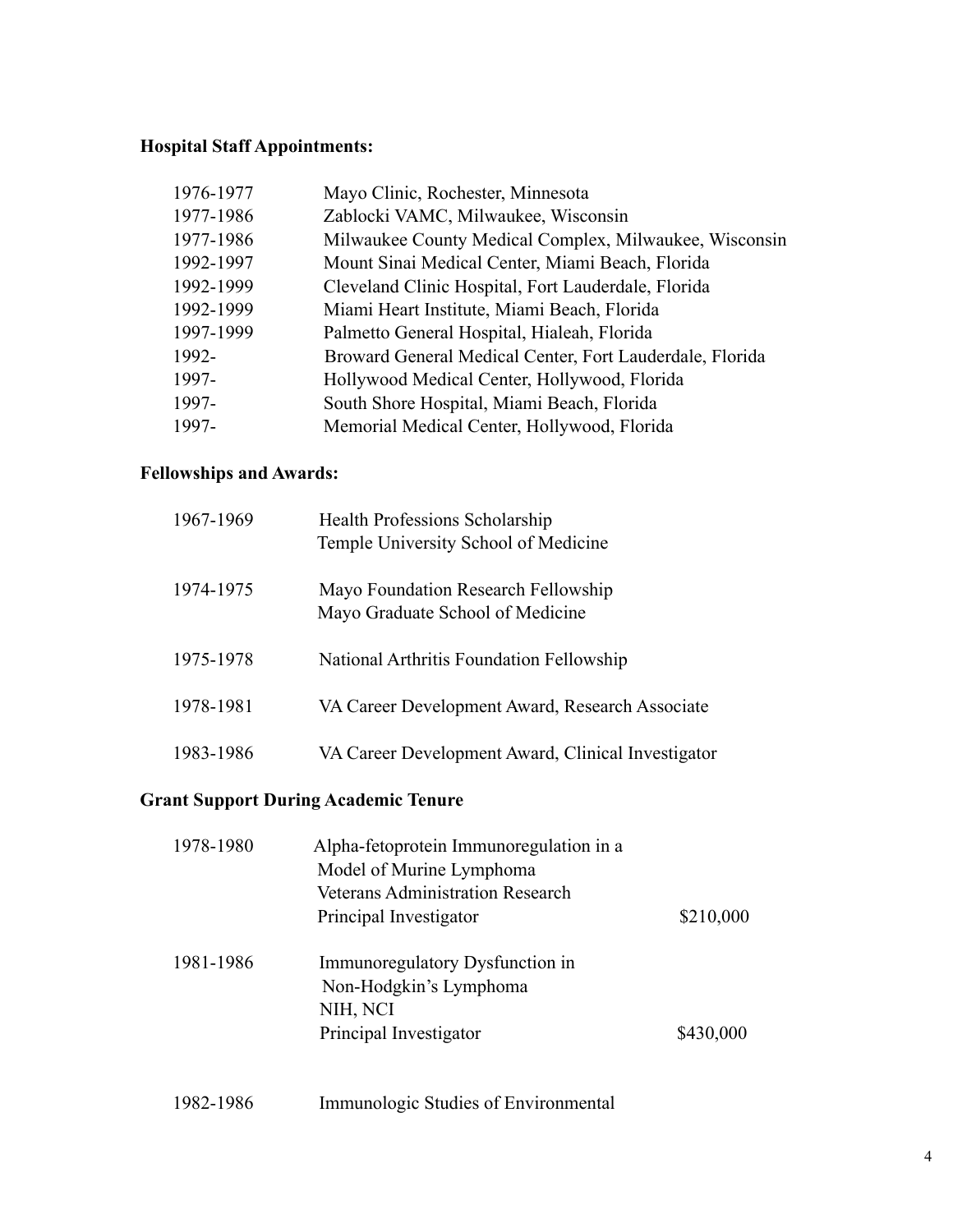|                | Lung Disease<br>NIH (NIAID)<br>Co-Principal Investigator                                                                                          | \$525,000 |
|----------------|---------------------------------------------------------------------------------------------------------------------------------------------------|-----------|
| 1983-1986      | VA Career Development Award<br>Clinical Investigator                                                                                              | \$240,000 |
| 1984-1986      | Clinical Applications of Laser<br><b>Flow Cytometry</b><br>Principal Investigator<br>NIH (RR Shared Equipment Program)                            | \$105,609 |
| 1984-1987      | <b>Immunoregulatory Dysfunction</b><br>Principal Investigator<br>VA                                                                               | \$245,000 |
| 1985-1986      | Monoclonal Antibodies in the Detection of<br>Cervical Carcinoma<br>Co-Principal Investigator<br><b>Hillman Foundation</b>                         | \$85,000  |
| 1986-1987      | Isoprinosine Modulation of the Immuno-<br>regulatory Imbalances in AIDS and ARC<br>Principal Investigator of FDA IND<br><b>Newport Foundation</b> | \$125,000 |
| <b>Honors:</b> |                                                                                                                                                   |           |
| 1970           | Alpha Omega Alpha<br>Temple University, School of Medicine                                                                                        |           |
| 1970           | Medical Degree with honors<br>Temple University, School of Medicine                                                                               |           |
| 1979           | Superior Performance Award in Research<br><b>Veterans Administration</b>                                                                          |           |
| 1980-          | Fellow, American College of Physicians                                                                                                            |           |
| 1991-          | Who's Who in Science and Technology                                                                                                               |           |
| 1994-          | Who's Who in the World                                                                                                                            |           |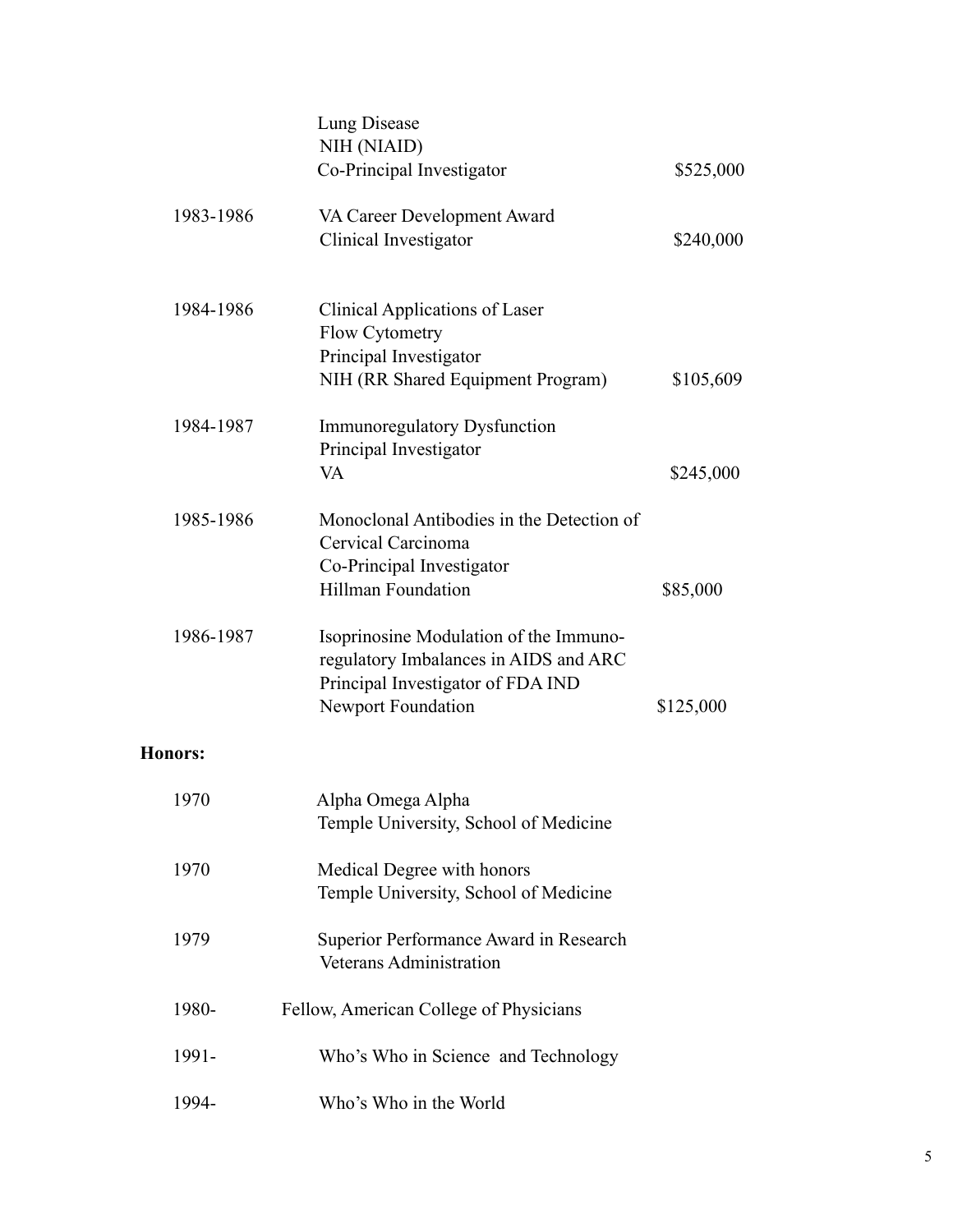| 1996-         | Who's Who in Medicine and Science                                                |
|---------------|----------------------------------------------------------------------------------|
| 1998          | HIV Medical Professional of the Year<br>PWAC, Broward County, Florida            |
| 1999          | Humanitarian of the Year<br>National Hemophilia Foundation                       |
| $2001 -$      | 2000 Outstanding Scientists of the 21 <sup>st</sup> Century                      |
| $2002 -$      | 1000 Great Americans of the 21 <sup>st</sup> Century                             |
| $2003 -$      | America's Top Physicians in Internal Medicine, Immunology and Hematology         |
| $2004 -$      | Elected to Board of Governors<br>Academy of HIV Medicine of the State of Florida |
| $2004 - 2006$ | <b>AMA Physicians Recognition Award</b>                                          |
| $2005 -$      | Greatest Scholars of the Twenty First Century                                    |

# **Invited Lectureships:**

| 1977 | Second Fogarty International Conference on<br><b>Neonatal Liver Disease</b><br>Baltimore, Maryland            |
|------|---------------------------------------------------------------------------------------------------------------|
| 1977 | International Conference on the Diagnosis and<br>Prevention of Neural Tube Defects<br>Los Angeles, California |
| 1977 | Second International Conference on Diagnostic Immunology<br>Heniker, New Hampshire                            |
| 1979 | Radioimmunochemical Detection of Cancer<br>Albuquerque, New Mexico                                            |
| 1980 | Visiting Professor of Hematology<br>University of Mississippi<br>Jackson, Mississippi                         |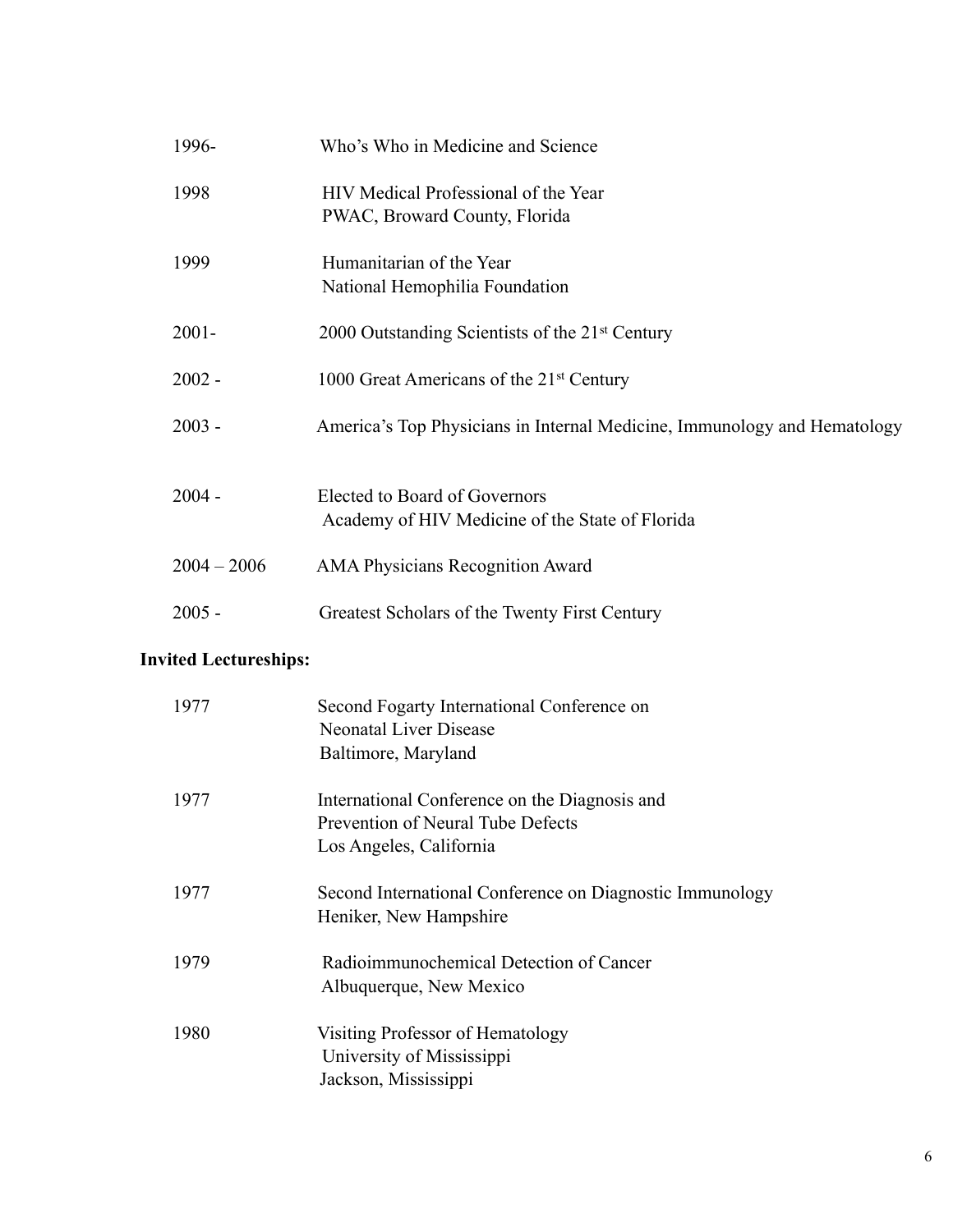| 1981 | Visiting Professor of Hematology<br>University of California<br>Irvine, California                                         |
|------|----------------------------------------------------------------------------------------------------------------------------|
| 1981 | Third International Conference on Diagnostic<br>Immunology, Section Chair                                                  |
| 1982 | Visiting Professor of Pathology<br>University of Texas Medical Branch<br>Galveston, Texas                                  |
| 1983 | Visiting Professor of Medicine<br>Wilfred Hall Air Force Research Center<br>Galveston, Texas                               |
| 1984 | Visiting Professor Max Plank Institute for Biochemie<br>Munich, Germany                                                    |
| 2005 | Visiting Professor of Immunology and Pharmacology<br>Peking Union Medical School (University of Beijing)<br>Beijing, China |

## **Editorial Boards:**

 Diagnostic Immunology 1986-1990 Journal of Leukocyte Biology 1984-1986 Chronicle Interventions in Aging 2005 -

#### **Reviewer:**

 Journal of Immunology 1990-Present Chronicle Interventions in Aging 2005 -

# **Consultantships:**

 Coulter Epics Coulter Immunology Corning Scientific National Aeronautics and Space Administration (NASA) Abbott HIV Advisory Board Baxter Advisory Board for Hemophilia Baxter Advisory Board for Hemophilia Inhibitor Patients Scientific Advisory Board, Virxsys, 2004 –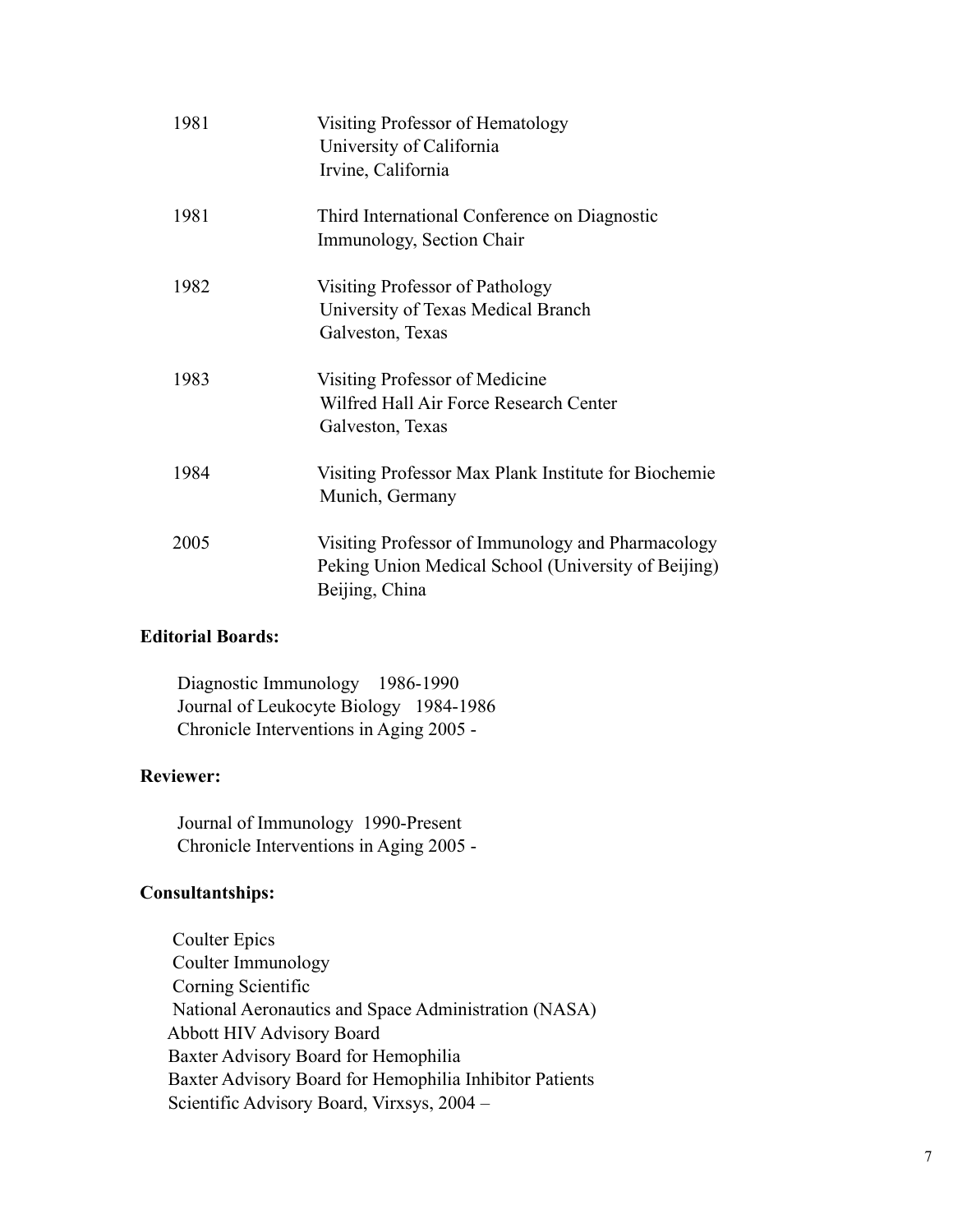Scientific Advisiory Board, Powermedica, 2004 – Consultant in Cancer Therapy, PRSS-J, Toyko, 2005 – Medical Advisory Council, American Federation of Hemophilia, 2002 -

## **Certifications:**

 National Board of Medical Examiners, 1971 and 1990 American Board of Internal Medicine, 1974 - American Academy of HIV Medicine, 2001 -

#### **Current Medical Licensure:**

| #112195 |
|---------|
| #19121  |
| #58991  |
|         |

#### **Certification:**

| <b>ACLS</b> | 1990 -   |
|-------------|----------|
| <b>ATLS</b> | $1990 -$ |

#### **Professional Societies:**

Alpha Omega Alpha American Association for the Advancement of Science American Association of Immunologists American College of Physicians American Federation of Clinical Research American Society of Clinical Pathology American Society of Hematology International Society of Hematology International Society of Hematopathology International Immunocompromised Host Society International Society of Analytical Cytology Clinical Cytometry Society New York Academy of Sciences Clinical Immunology Society National Organization for Rare Disorders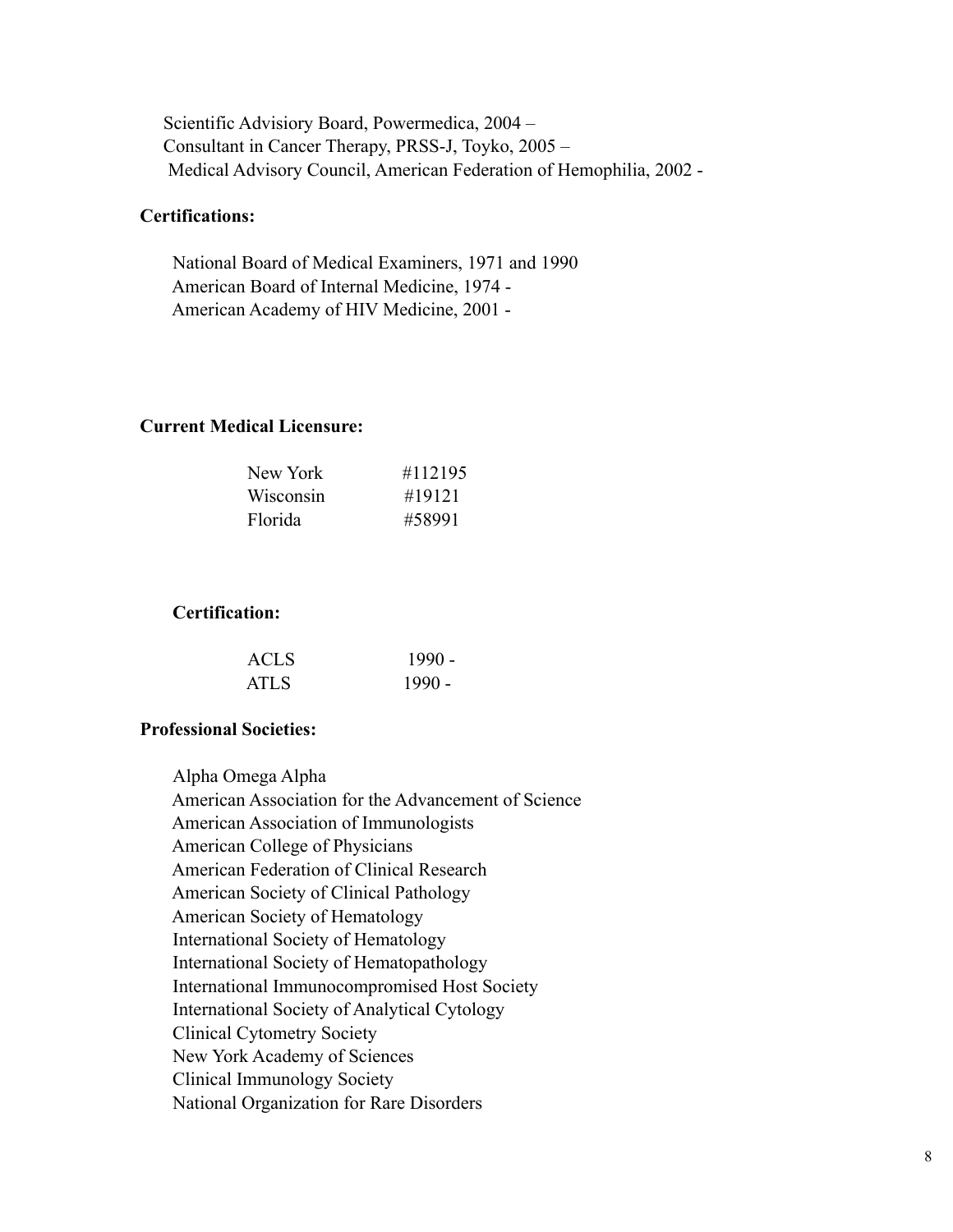## **Teaching Experience:**

| $-1980$ | Survey in Basic and Clinical Immunology<br>Department of Medicine |
|---------|-------------------------------------------------------------------|
|         | Medical College of Wisconsin                                      |
| $-1983$ | Principles of Laser Flow Cytometry                                |
|         | Department of Health Sciences                                     |
|         | University of Wisconsin                                           |
| 1981    | Special Topics in Immunology                                      |
|         | Immunoregulation in Cancer                                        |
|         | Department of Biology                                             |
|         | Marquette University                                              |
| $-1986$ | Co-Director Flow Cytometry Program                                |
|         | University of Wisconsin                                           |
|         | Introduction to Flow Cytometric Analysis                          |
|         | Principles of Image and Laser Cytometry                           |
|         | Hybridomas and Monoclonal Antibodies                              |
|         | Laboratory Evaluation of Immunoregulation                         |
|         | Clinical Immunophenotyping and DNA Analysis                       |
|         | <b>Advanced Cytometry</b>                                         |
|         | <b>Advanced Cytometric Techniques</b>                             |
|         |                                                                   |

## **Invited Professional Lectures:**

1979- Dr. Keller has been the invited speaker at more than 2000 state, regional, national, and international, medical and scientific seminars and workshops in the fields of:

> AIDS and Immunoregulation Clinical Immunology Chronic Fatigue Syndrome and Fibromyalgia Autoimmune Disease and Control of Aberrant Immune Response Nutrition and the Immune Response Hormones and the Immune Response Hepatitis C Hemophilia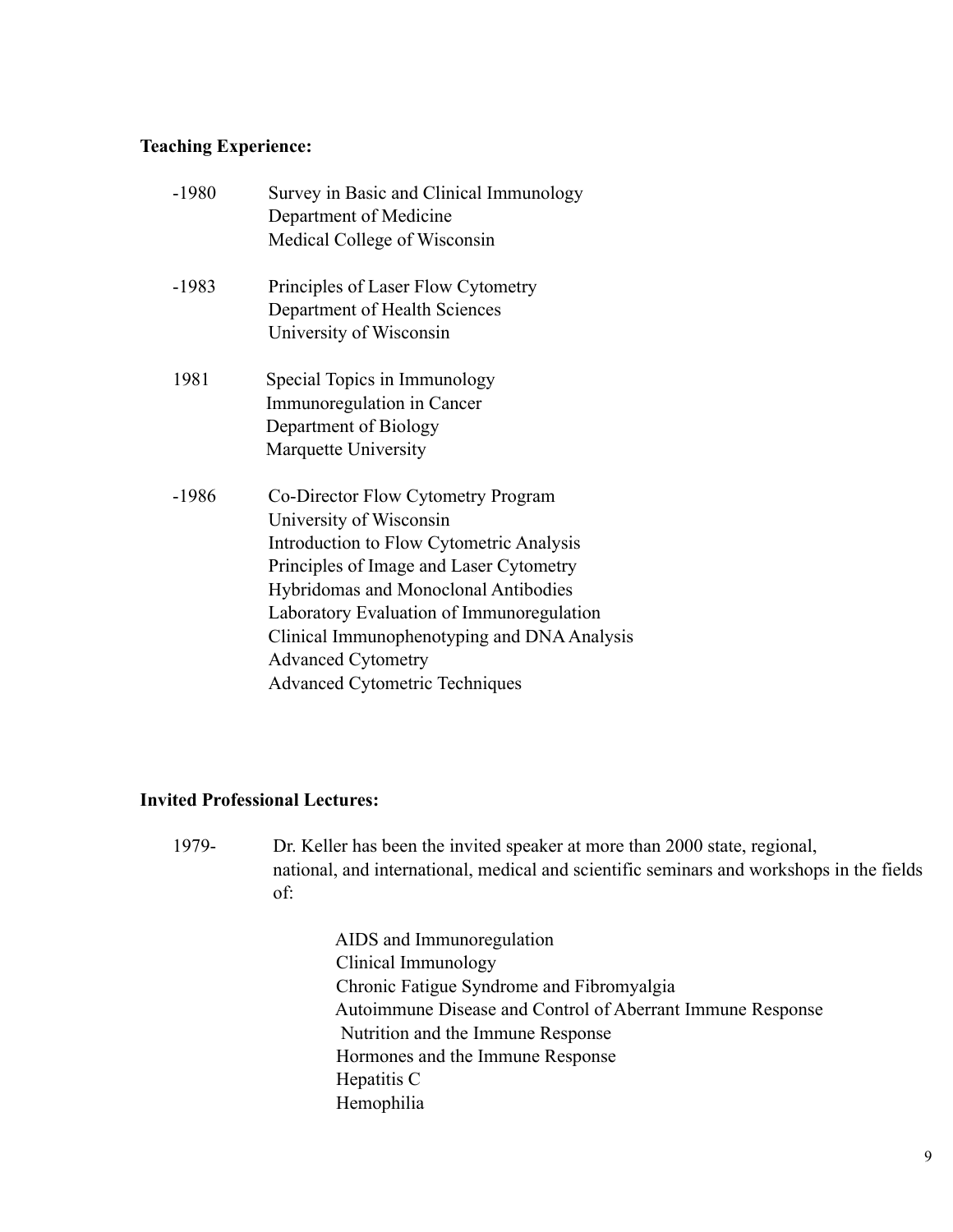| Therapy | Protecting the Immune System Before, During, and After Cancer                             |  |  |
|---------|-------------------------------------------------------------------------------------------|--|--|
| 2000    | Host of Today's Health, WAXY 790 and Web streamed at Vitimmune.com<br>and RobKellermd.org |  |  |
| 2005    | Host of Voice America Web Based Interactive Radio Show, The Path to Wellness and<br>Youth |  |  |

#### **Committee Service:**

| Veterans Administration:                                |          | 1985-1986 Research and Development       |  |  |
|---------------------------------------------------------|----------|------------------------------------------|--|--|
|                                                         |          | Committee                                |  |  |
|                                                         |          | Clement J. Zablocki VAMC                 |  |  |
|                                                         |          | 1986-1989 VA Oncology Merit Review Board |  |  |
| <b>International Society for Analytical Cytology:</b>   |          | 1984-1986 Research and Development       |  |  |
|                                                         |          | Committee: Controls & Standard           |  |  |
| University of Wisconsin:                                |          | 1983-1986 Flow Cytometry Evaluation      |  |  |
|                                                         |          | Committee, Co Chair                      |  |  |
| National Institutes of Health:                          |          | 1983-1986 NIH Immunology Special         |  |  |
|                                                         |          | <b>Study Section</b>                     |  |  |
| Medical College of Wisconsin:                           |          | 1980-1982 Faculty Welfare Committee      |  |  |
|                                                         |          | 1980-1982 Animal Care Committee          |  |  |
|                                                         |          | 1982-1986 Flow Cytometry Protocol        |  |  |
|                                                         |          | Committee, Chair                         |  |  |
| Cancer Committee for Hollywood Medical Center           | 1992-    |                                          |  |  |
| Committee of Ten Thousand:                              | 1998-    | Medical Advisory Board                   |  |  |
| National Hemophilia Federation:                         | 1996-    | Medical Advisory Committee               |  |  |
| National Hemophilia Foundation-Florida Chapter:         | 1994-    | <b>Medical Advisory Committee</b>        |  |  |
| Mount Sinai Medical Center                              |          | 1994-1997 Cancer Committee               |  |  |
| <b>Hollywood Medical Center</b>                         | $2001 -$ | <b>Cancer Committee</b>                  |  |  |
| Board of Governors American Academy HIV Med (FL) 2003 - |          |                                          |  |  |
| ProAssurance Malpractice Underwriting Committee 2005-   |          |                                          |  |  |
| <b>AAHIVM Standards of Practice Committee</b>           | $2005 -$ |                                          |  |  |

## **Statement of Research Interest:**

- 1) HIV: Dissection of the immune pertubations associated with HIV infection including therapy with experimental immunomodulary agents.
- 2) Dissection of the immune perturbations associated with hemophiliac complications and therapeutic intervention using experimental immunoregulatory agents.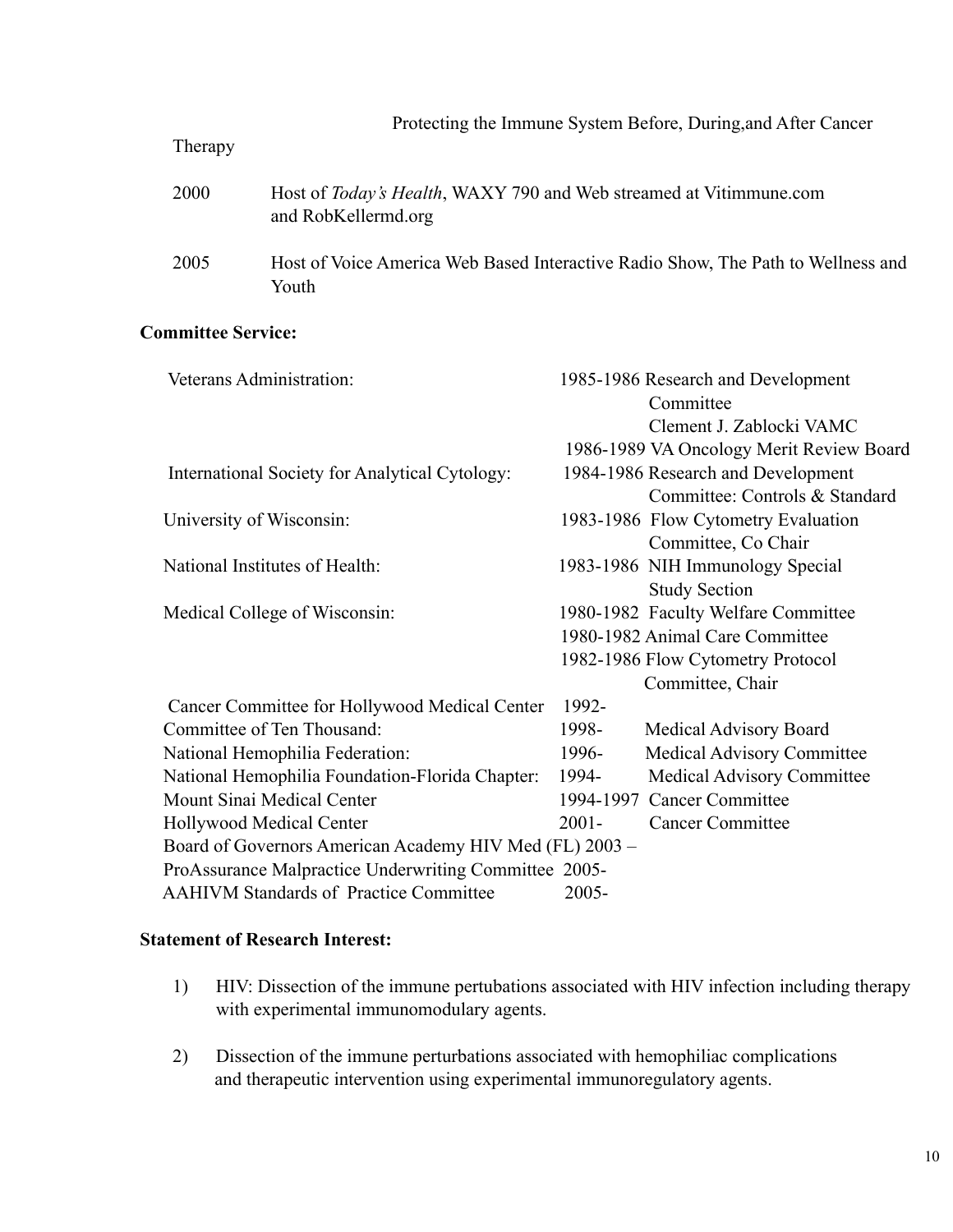- 3) Creation and utilization of unique `designer` monoclonal antibodies for the diagnosis, monitoring, imaging and therapy of human hematologic and solid tumor malignancies.
- 4) Immune response and immunoregulation: dissection of the basic human immune response and the roles of cytokines and other regulatory molecules and the demonstration and characterization of aberrant responses in neoplastic and immunologic disease.

#### **Patents Issued:**

- 1) R.H. Keller and Dr. X. Wen: Allerg-ease (2000)
- 2) R.H. Keller, D.W. Kirchenbaum: ALL-Immune (2002)
- 3) R.H. Keller, PBS 119 a novel treatment for chronic viral infections (2004)
- 4) R.H. Keller, A Paradigm Shift in Treating Neurogenerative Diseases Including Alzheimers and Parkinsons.

## **Provisional Patents:**

- 1) R.H. Keller and W.M. Reiter: Treatment of late stage HIV-1 infection with haplo-matched peripheral blood mononuclear cells.
- 2) ALL-Slender, a natural weight loss formula
- 3) Cognitall, a natural formula to improve short term memory

#### **Books:**

1. Keller, R.H. The Role of Immunology and Hormones in Combating Disease and Aging (in preparation).

## **Book Chapters:**

1) Keller, R.H. and Tomasi, T.B.: **Alpha-fetoprotein: A Potential Regulator of Immune** Function. In Diseases of the Liver and Biliary Tract. Javitts, N.NIH, Bethesda, Maryland, pp. 119-134, 1977.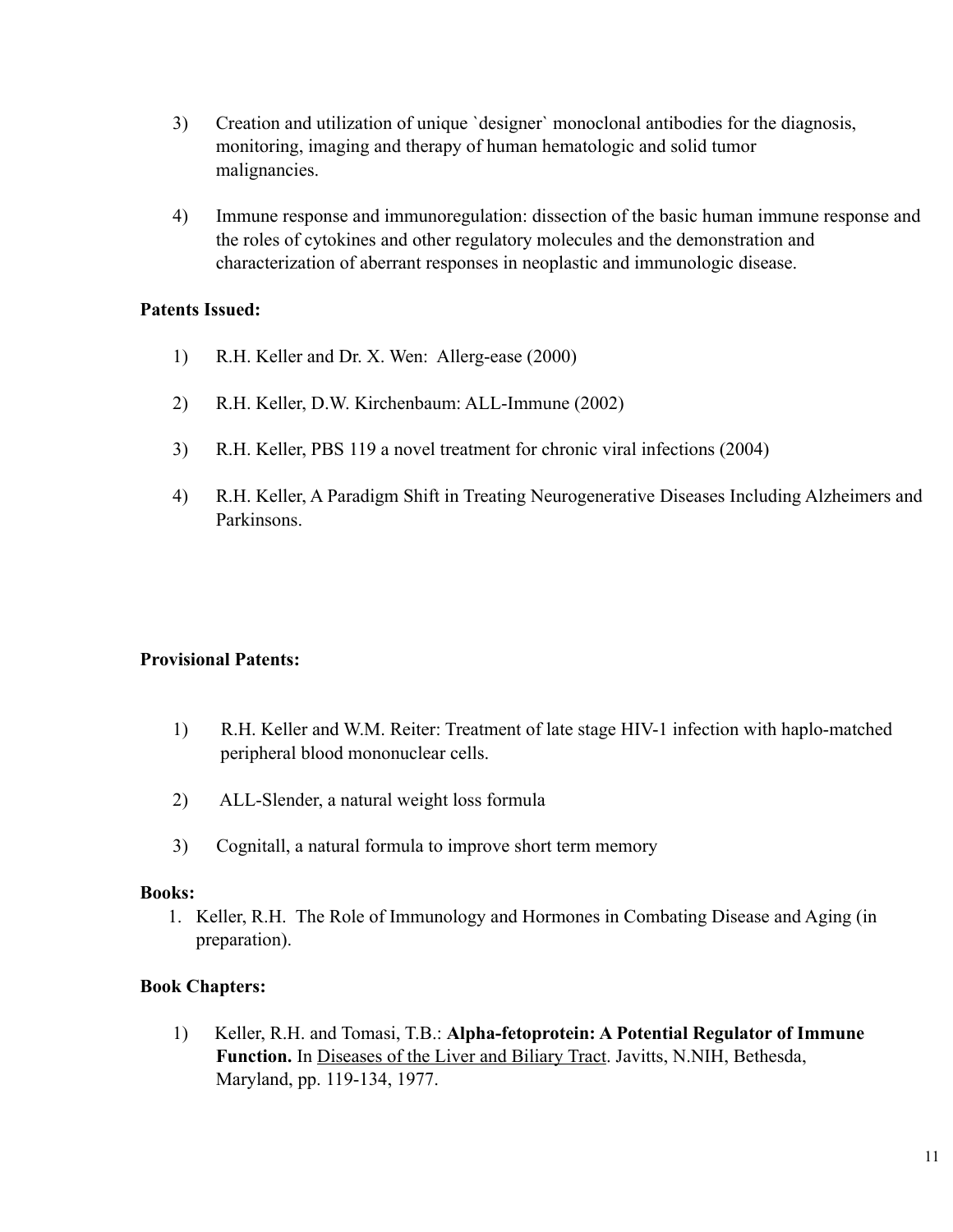- 2) Keller, R.H., Calvinico, N.J., Fink, J.N., and Stevens, J.O.: **Immunobiologic Aspects of Primate Hypersensitivity Pneumonitis.** In Environmental Toxicology. Dungworth, D.L. (ed), Academic Press, New York, pp.383-395, 1981.
- 3) Keller, R.H., Blake, D.G., Lyman, S. and Siebenlist, R.: **The Immunobiology of Human Non-Hodgkin's' Lymphomas.** In Clinical Cellular Immunology. Ludered, A. (ed). Humana Press, New York, pp. 213-246, 1982.
- 4) Patrick, C.W., Keller, R.H., and Horan, P.K.: **Flow Cytometry, Cell Sorting and Hybridomas.** American Society Clinical Pathology Press. St. Louis, MO, pp. 1-182, 1982.
- 5) Patrick, C.W., Parker, J., Keller, R.H., and Horan, P.K.: **The Clinical Utility of Monoclonal Antibodies and Immunophenotyping.** In Flow Cytometry and Cell Sorting in Hematologic Disease. American Society of American Pathologists Press. Chicago, IL pp. 1-191.
- 6) Calvinico, N.J., Fink, J.N., and Keller, R.H.: **Hypersensitivity Pneumonitis.** In The Immunology of the Lung. Bienenstock, J. (ed), Academic Press, New York pp 365-366, 1984.
- 7) Keller, R.H., Milson, T.J., Janicek, K.M., Patrick, L.C., Sohnle, P., and Patrick, C.W.: **Clinical Utilization of the Technicon H-6000 Flow Cytochemical Flow System** in Allergy Testing. In Proceedings of the 4<sup>th</sup> International Technicon Hematology Colloquium. Simson, E. (ed) Academic Press, New York, pp 179-188, 1984.
- 8) Patrick, C.W., Horan, P.K, and Keller, R.H.: **Immunophenotypic and Functional Analysis Using Laser Flow Cytometry: Clinical Utility.** American Society of Clinical Pathology Press, Chicago, IL, 1985, pp. 1-168.
- 9) Patrick, C.W. and Keller, R.H.: **Lymphocytes: Biochemistry, Physiology, Function, and Morphology.** In Principles of Hematology: Clinical and Laboratory Practice. R.L. Bick, (ed) C.V. Mosby, St. Louis, MO in press.
- 10) Patrick, C.W. and Keller, R.H.: **The Emerging Role of Laser Flow Cytometry and Monoclonal Antibodies in Clinical Medicine.** In: Principles of Hematology: Clinical Laboratory Practice. R.L. Bick (ed) C.V. Mosby, St. Louis, MO, in press.
- 11) Keller, R.H. and Patrick, C.W.: **Characterization of the Human Myeloid Series by Monoclonal Antibodies.** In Monoclonal Antibodies in Laboratory Medicine. Swartz, M. (ed) Academic Press, New York, in press.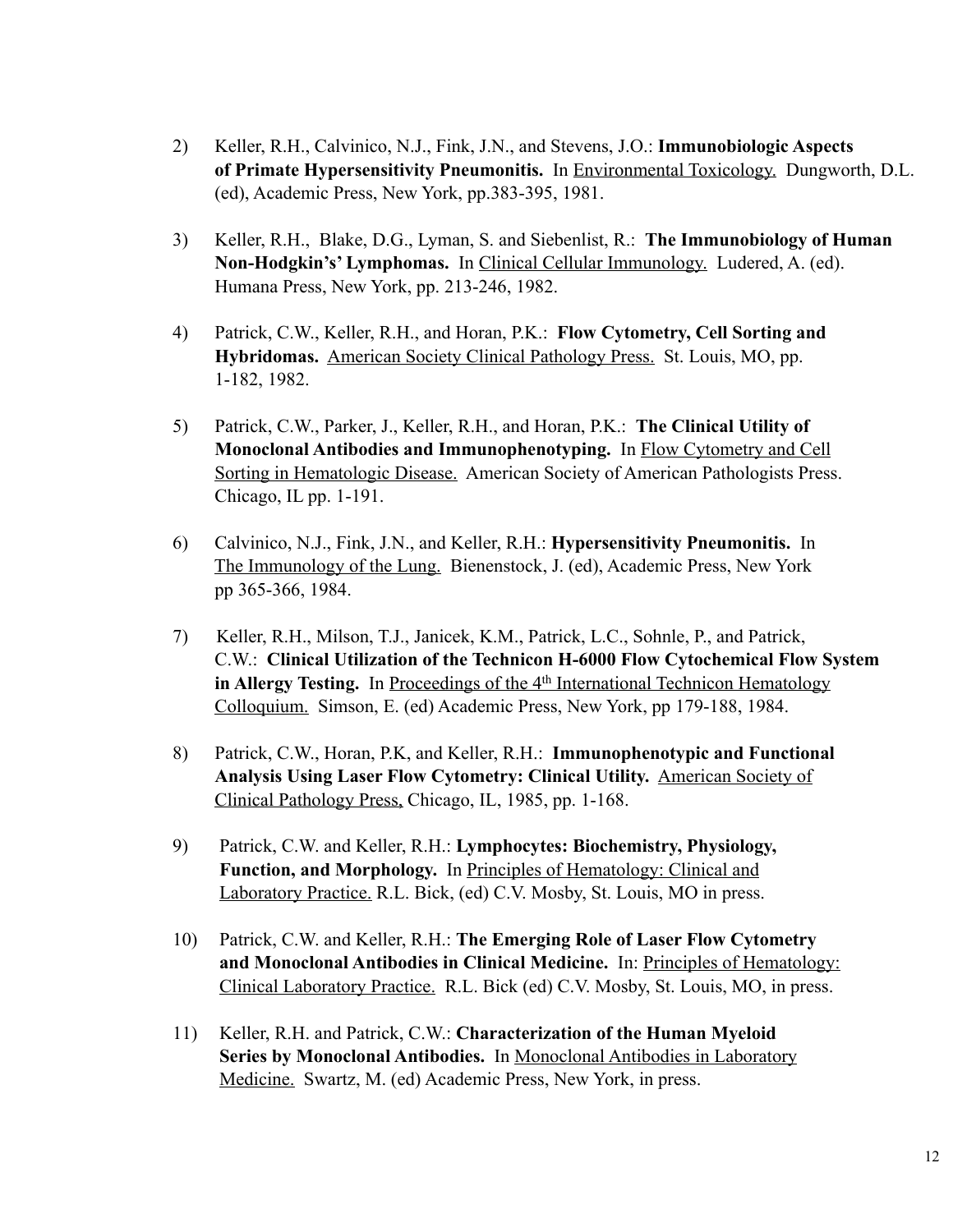- 12) Patrick, C.W., McFadden, P.W., and Keller, R.H.: **Immunophenotypic Analysis of Human Bone Marrow Employing Monoclonal Antibodies and Laser Flow Cytometry.** In Proceedings of the Second International Conference on Technological Advances in Laboratory Hematology. Howen, B. (ed), Academic Press, 1985.
- 13) Keller, R.H., Janicek, K.M., and Patrick, C.W.: **The Clinical Significance of Laser Flow Cytometry DNA Analysis.** In Proceedings of the Second International Conference on Technological Advances in Laboratory Hematology. Howen, B. (ed) Academic Press, New York, 1985.
- 14) Keller, R.H., Van Riel, F., Maislis, J., Lane, J.T., Reiter, W.M., Klimas, N.G, Fletcher, M.A.: **Association of Histocompatability Class II Antigens wit the Chronic Fatigue Immune Dysfunction Syndrome.** In Clinical Infectious Disease. University of Chicago, Chicago, IL, 1994:18 (Supp 1): S154-6.
- 15) **Antioxidants and the skin, A Paradigm for aging.** R.H. Keller and E. Arrayove (in press) 2004

## **Original Research Contributions and Invited Reviews:**

- 1) Keller, R.H. and Tomasi, T.B.: **Alpha-fetoprotein, E-Rosette Formation and Tumor Cell Growth.** N Engl J Med 293(24): 1265-1266, 1975.
- 2) Tomasi, T.B., Dattwyler, R., Murgita, R. and Keller, R.H.: **Immunosuppression by Alpha-fetoprotein.** Trans Am Assoc Phys. 88:293-298, 1976.
- 3) Geubel, A.P., Keller, R.H., Summerskill, W.H.J., Dickson, E.R., Tomasi, T.B. and Shorter, R.G.: **Lymphocyte Cytotoxicity and Inhibition Studied with Autologous Liver Cells: Observation in Chronic Acute Liver Disease and the Primary Biliary Cirrhosis Syndrome.** Gasterenterol. 71:450-459, 1976.
- 4) Keller, R.H. and Clavanico, N.J., and Tomasi, T.B.: **Immunosuppressive Properties of AFP: Role of Estrogens.** In Onco Developmental Gene Expression. Fichman, W.H. and Sell, S. (eds) Academic Press, New York, p.278, 1976.
- 5) Keller, R.H. and Tomasi, T.B.: **Synthesis of Alpha-fetoprotein by Murine Lymphoid Cells in Allogenic Reactions.** J Exp Med 143:1120, 1976.
- 6) Banks, P., Keller, R.H., Li, V.Y. and White, E.B.: **Malignant Lymphomas of Plasmablastic Identity: A Neoplasm with Both "Immunoblastic" and Plasma Cell Features.** Am J Med 64:609-610, 1978.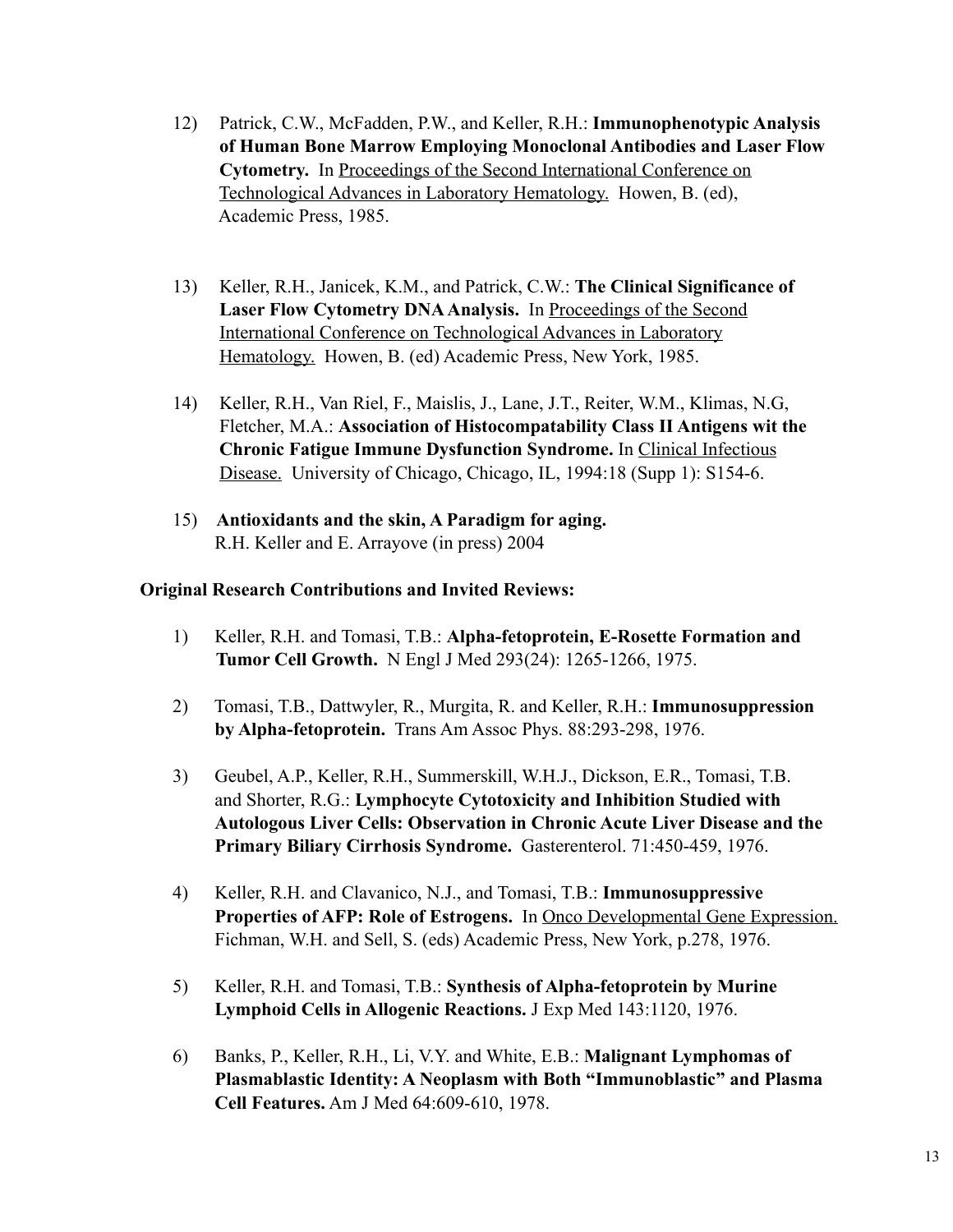- 7) Keller, R.H., Atwater, J.S., Martin, R.S. and Tomasi, T.B.: **Ataxia Telangiectasia, Immunosuppression and AFP: Is There a Relationship?** In Prevention of Neural Tube Defects. Crandall, B. (ed) Academic Press, New York, pp.27-40, 1978.
- 8) Guirgis, H.A., Lynch, H.T., Keller, R.H., Tomasi, T.B., Vandervoorde, J., Brodky, F., Lynch, J., Rankin, L. and Malony, K.: Carcinoembryonic **Antigen (CEA) and Alpha-fetoprotein (AFP) in Cancer-Prone Families: Communicable Implications.** In Proceeding of the Third Annual Symposium on the Detection and Prevention of Cancer. Part I (2), 1987.
- 9) Keller, R.H., Dattwyler, R.J., Harrison, E. and Tomasi, T.B.: **Alpha-fetoprotein in Human Lymphoproliferative Disease.** J Lab Clin Immunol, 2:93-98, 1979.
- 10) Kaplan, H.J., Meredith, T.A., Aeberg, T.M. and Keller, R.H.: **Intraocular Reticulum Cell Sarcoma (Histiocytic Lymphoma) in Richter's Syndrome: A Neoplasm of the Immune System.** Arch Opthal 98:707-710, 1980.
- 11) Keller, R.H., Blake, B.G., Lyman, S. and Siebenlist, R.: **Immunoregulatory Abnormalities in Chronic Lymphocytic Leukemia.** J Lab Clin Immunol 6:201- 208, 1981.
- 12) Choi, H. and Keller, R.H.: **Co-existence of Chronic Lymphocytic Leukemia and Hodgkin's Disease.** Cancer 48:48-55, 1981.
- 13) Kaplan, H.J., Aeberg, T.M. and Keller, R.H.: **Etiology of Recurrent Clinical Uveitis.** Ber Dtsch Ophthal Ges 78:159, 1981.
- 14) Kaplan, H.J. and Keller, R.H.: Recurrent Clinical Uveitis: **Cell Surface Markers on Vitreous Lymphocytes.** Arch Ophthal 100:585-592, 1982
- 15) Keller, R.H., Fink, J.N., Lyman, S. and Pederson, G.: **Suppressor Cells in Asymptomatic Pigeon Breeders.** J Clin Immunol 2:46-51, 1982.
- 16) Milson, T.J., Grief, D. and Keller, R.H.: **The Variable Effect of Cryopreservation on Peripheral Blood Mononuclear Populations.** J Clin Lab Immunol 7:205-218, 1982.
- 17) Keller, R.H., Calvanico, N.J. and Stevens, J.O.: **Hypersensitivity Pneumonitis In Non-human Primates.** In Studies on the Relationship of Immunoregulation and Disease Activity. J Immunol 128:116-123, 1982.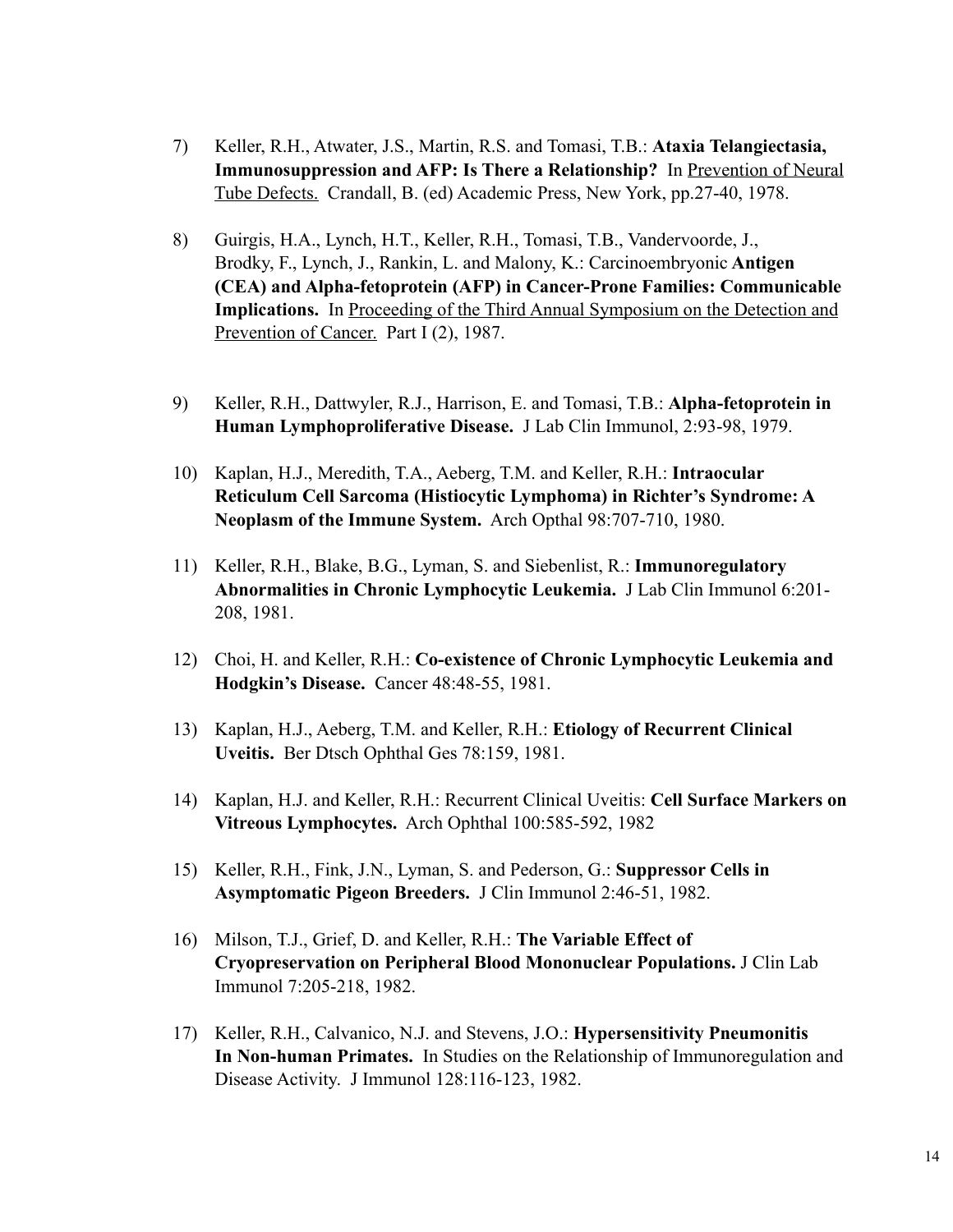- 18) Keller, R.H.: **Alpha-fetoprotein: Biologic and Clinical Potential.** In Tumor Imaging: The Radioimmunochemical Detection of Cancer. Burchiel, S. and Rhodes, B. (eds) Mason Publishing, New York, pp. 179-188, 1982.
- 19) Patrick, C.W. and Keller, R.H.: **New Techniques in the Diagnosis of Hematopoietic Malignancies: Monoclonal Antibodies, Flow Cytometry and Cell Sorting.** Am Soc Clin Pathol Sp Topic Series 20(3)106-109, 1982.
- 20) Keller, R.H., Libnoch, J.A., Patrick, C.W., Blake, D.G., Choi, H. and Hanson, R.D.: **Fc Gamma Bearing T Cells in Non-Hodgkin's Lymphomas.** Diag Immunol 1:27-32, 1983.
- 21) Keller, R.H., Feldman, E. and Libnoch, J.A.: **Immunoregulatory Abnormalities in the Kindred of Waldenstrum's Macroglobulinemia Patients.** Am J Hematol 14:15-22, 1983.
- 22) Keller, R.H. and Calvanico, N.J.: **Suppressor Macro-molecules.** Crit Rev Immunol 5(2): 149-199, 1984.
- 23) Fudenberg, H.H., Wilson, G.B., Keller, R.H., Metcalf, J.F., Pauling, E.E., Stuart, E.J. and Floyd, E.: **Clinical Application of the Leukocyte Migration Inhibition Assay: New Methods for Determining Transfer Factor Potency and for Prediction of Clinical Response.** In Proceedings of the IV International Conference on Transfer Factor. Academic Press, New York, pp. 293-310, 1984.
- 24) Patrick, C.W. and Keller, R.H.: **A Simple Device for the Collection of Cells Sorted by Flow Cytometry: Preservation of Integrity and Viability.** Cytometry 5(3):308-311, 1984.
- 25) Keller, R.H., Milson, T.J., Janicek, K.M. and Patrick, C.W.: **Monoclonal Antibodies: Clinical Utility and the Misunderstood Epitope.** Lab Med 15(12):785-802, 1984.
- 26) Keller, R.H., Swartz, S.J., Leven, S., Bar Sella, S. and Fink, J.N.: **Immunoregulation in Hypersensitivity Pneumonitis: Phenotypic and Functional Studies of Bronchoalveolar Lavage Lymphocytes.** Am Rev Resp Dis 130:766-771, 1984.
- 27) Patrick, C.W., Swartz, S.J., Harrison, K.A. and Keller, R.H.: **Collection and Preparation of Hemopoietic Cells for Cell Marker Analysis.** Lab Med 15(10): 659-665, 1984.
- 28) Patrick, C.W., Milson, T.J., McFadden, P.W. and Keller, R.H.: **Flow**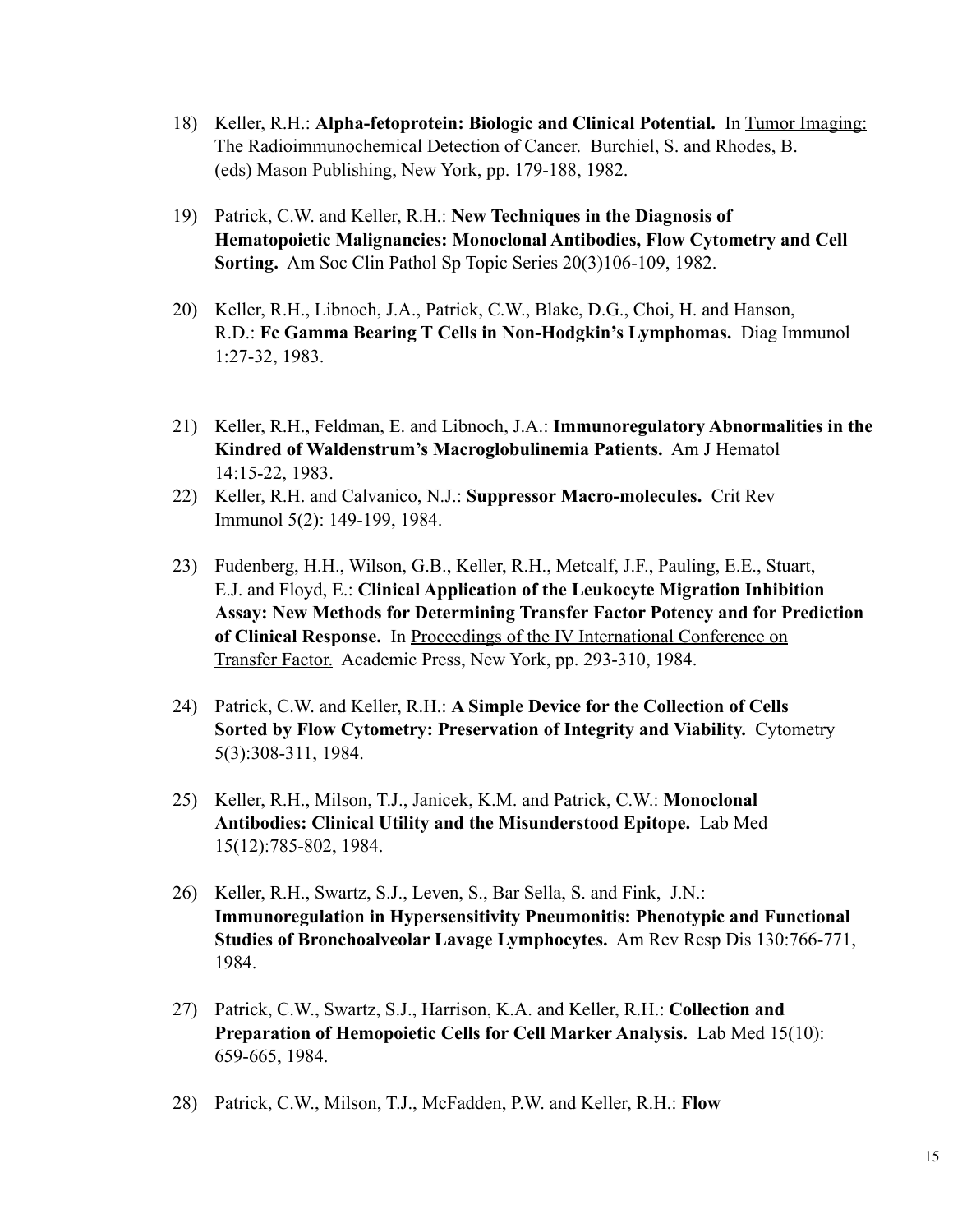**Cytometry and Cell Sorting.** Lab Med 15(11):740-745, 1984.

- 29) Wilson, G.B., Fudenberg, H.H. and Keller, R.H.: **Guidelines for Immunotherapy of Antigen Specific Defects with Transfer Factor.** J Clin Lab Immunol 13:51-58, 1984.
- 30) Baumann, M.A., Libnoch, J.A., Patrick, C.W., Choi, H. and Keller, R.H.: **Prolonged Survival in Richter's Syndrome with Subsequent Re-emergence of Chronic Lymphocytic Leukemia: A Case Report Including Serial Cell Surface Phenotype Analysis.** Am J Hematol 20:67-72, 1985.
- 31) Marti, G.E., Patrick, C.W., Muirhead, K., Magruder, L., Vail, M., Schuette, W., Keller, R.H., Horan, P.K. and Gralnick, H.R.: **Normal Blood Density Gradient Lymphocyte Subset Analysis: In an Inter-Laboratory Flow Cytometric Comparison of 85 Normal Adults.** Am J Hematol 20:41-52, 1985.
- 32) Milson, T.J., Patrick, C.W., Sohnle, P.G., Patrick, L.C. and Keller, R.H.: **Flow Cytochemical Analysis of Atopic Reactions.** Diag Immunol 3:182-186, 1986.
- 33) Milson, T.J., Patrick, C.W., Torke, N.J. and Keller, R.H.: **Holding Media for Cell Surface Phenotyping Analysis.** J Immunol Methods 87:155-159, 1986.
- 34) Baumann, M.A., Milson, T.J., Patrick, C.W., Libnoch, J.A. and Keller, R.H.: **Immunoregulatory Abnormalities in Myelodysplastic Disorders.** Am K Hematol 22:79-86, 1986.
- 35) Hansen, R.M, Lerner, N., Abrams, R.A., Patrick, C.W., Malik, M.I. and Keller, R.H.: **Chronic Lymphocytic Leukemia with Pure Red Cell Aplasia: Laboratory Demonstration of Persistent Leukemia in Spite of Apparent Complete Clinical Remission.** Am J Hematol 22:79-86, 1986.
- 36) Baumann, M.A., Keller, R.H., McFadden, P.W., Libnoch, J.A. and Patrick, C.W.: **Myeloid Cell Surface Phenotype in Myelodysplasia: Evidence for Abnormal Persistence of an Early Myeloid Differentiation Antigen.** Am J Hematol 23:22-26, 1986.
- 37) Baumann, M.A., Milson, T.J., Patrick, C.W., Libnoch, J.A. and Keller, R.H.: **Correlation of Numbers of Natural Killer Cells with Clinical Course in Large Cell Lymphoma.** Cancer 57:2309-2312, 1986.
- 38) Patrick, C.W., Ash, R., Libnoch, J.A. and Keller, R.H.: **Clinical Cytometry and Immunophenotyping: I. Flow Cytometric Analysis of Normal Peripheral Blood and Bone Marrow.** Path Immunopathol Res 6:64-76, 1987.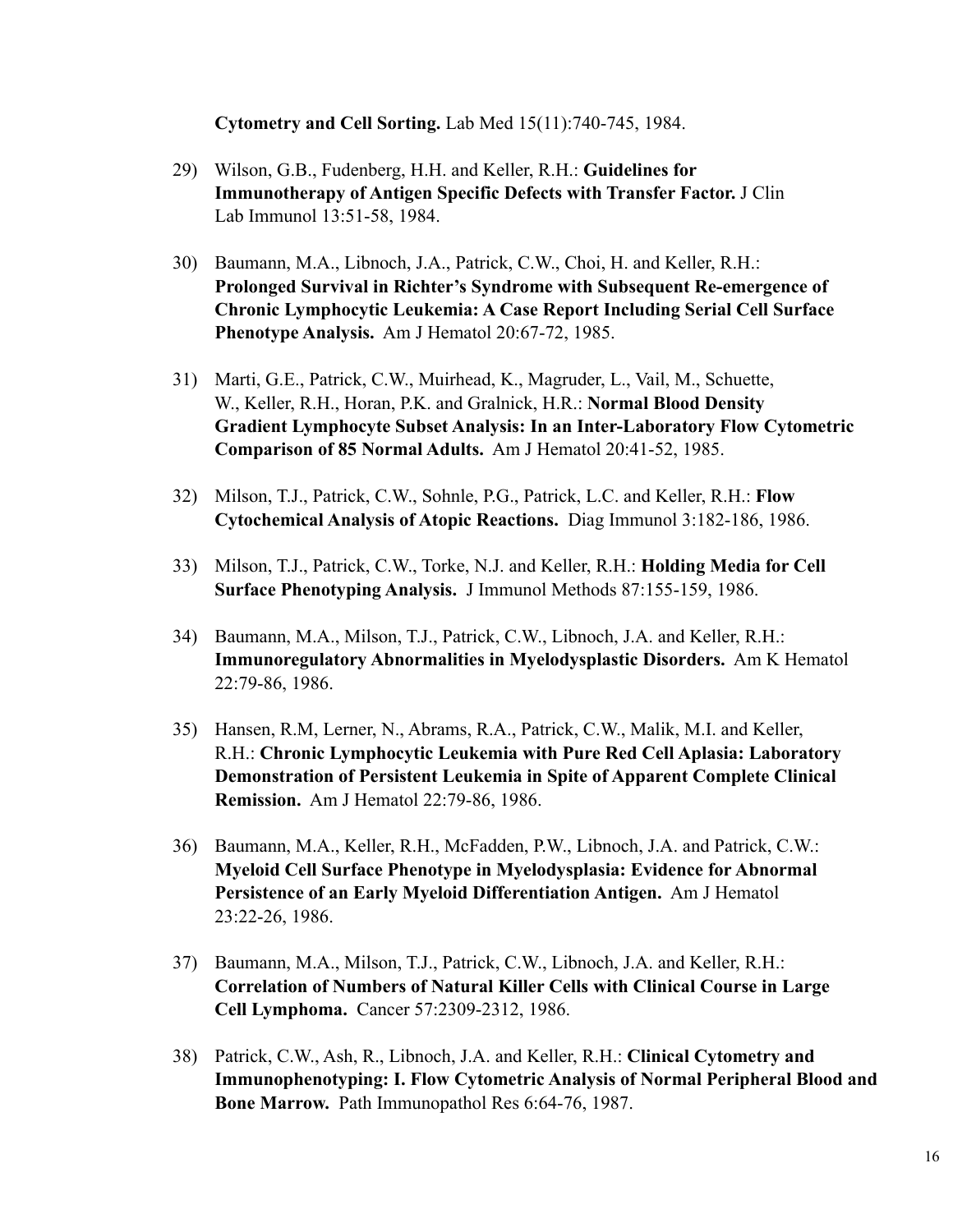- 39) Patrick, C.W., Libnoch, J.A., Kallas, G.A. and Keller, R.H.: **Sequential Immunophenotypic Studies in Chronic Lymphocytic Leukemia: UCLA Molecular Biology Symposium.** Chronic Lymphocytic Leukemia: Recent Progress-Future Directions. R. Gale and K. Rai (eds) Alan R. Liss, New York, 59, 1987.
- 40) Keller, R.H., Libnoch, J.A., Kallas, G.A., and Patrick, C.W.: **Sequential Evaluation of T Cell Subsets in B-CLL. UCLA Molecular Biology Symposium:** Chronic Lymphocytic Leukemia: Recent Progress-Future Directions. R. Gale and K. Rai (eds) Alan R. Liss, New York, 59, 1987.
- 41) Fudenberg, H.H, Whitten, H.D., Galbraith, G.M.P., Goust, J.M., Patrick, C.W. and Keller, R.H.: **Deficiency of 'Interactive' T Cells in Individuals with Recurrent Infection: Effect of DLE-TF Therapy.** Am J Med. In Press, 1994.
- 42) Keller, R.H., Van Reil, F., Maislis, J., Lane, J.T., Reiter, W.M., Klimas, N.G. and Fletcher, M.A.: **Association of Histocompatability Class II Antigens with the Chronic Fatigue Immune Dysfunction Syndrome.** In Clin Inf Disease 18(Supp 1): S154-156, 1994.

#### **Papers Submitted, In review and/or Revision**

- 1) Patrick, C.W. and Keller, R.H.: **A Comparative Study of Anticoagulants in Cell Surface Maker Phenotyping and Functional Analysis.** Am J Clin Pathol.
- 2) Keller, R.H., Milson, T.J. and Patrick, C.W.: **Sequential Immunoregulatory Phenotypic and Functional Changes During Viral Illness: A Comparison of Rhinoviral Infection and Acquire Immunodeficiency Syndrome.** Lancet (in Revision).
- 3) Keller, R.H., Choi, H., Libnoch, J.A. and Patrick, C.W.: **A Natural Murine Model of Non-Hodgkin's Lymphoma.** J Immunol (in revision).
- 4) Choi, H., Libnoch, J.A., Aimargo, U., Heckman, M. and Keller, R.H.: **Castelman's Tumor: Well Differentiated Lymphocytic Lymphoma and Large Cell Lymphoma in a Single Patient.** Human Pathol (in revision).
- 5) Keller R.H., Wen K., and Kirchenbaum G. ALL-ergese a TCM blend of standardized herbs for the treatment of allergies. (in revision)
- 6) Adult Growth Hormone Deficiency: A Correlate of Immune Overactivity (in preparation)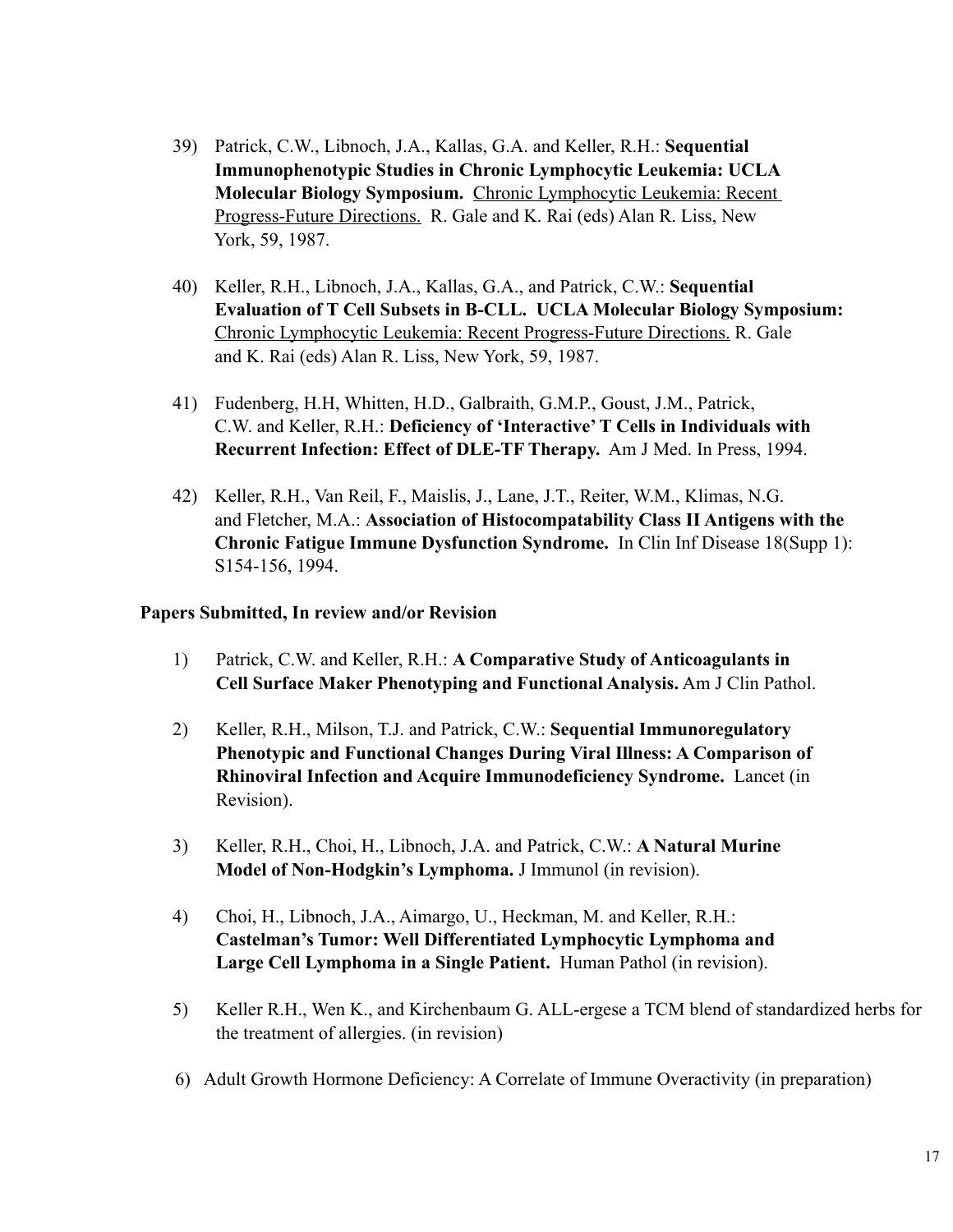- 7) All Immune: A Safe Effective Method of Improving Lymphocytes Glutathione Levels in Multiple Diseases Associated with Immune Stress.
- **ABSTRACTS:** Asterisks (\*) denote those papers selected for presentation at national or international meetings.
	- 1)\* Keller, R.H., Dattwyler, R.J., Harrison, E. and Tomasi, T.B.: **Alpha fetoprotein in Human Lymphoproliferative Disease.** Blood 46(4):1035, 1975.
	- 2)\* Guebel, A.P., Keller, R.H., Summerskill, W.H.J., Tomasi, T.B. and Shorter, R.G.: **Cytotoxicity of Autologous and Normal Lymphocytes Against Isolated Liver Cells in Patients with Primary Biliary Cirrhosis.** Gastroenterol 68:104, 1975.
	- 3)\* Keller, R.H., Summerskill, W.H.J., Guebel, A.P., Shorter, R.G., and Tomasi, T.B.: **Alpha-fetoprotein and Suppression of Cell Mediated Immunity in Chronic Acute Liver Disease (CALD).** Gastroenterol 70:A-43:901, 1976.
	- 4)\* Keller, R.H, Guirgis, H., Lynch, H. and Tomasi, T.B.: **Alpha-fetoprotein (AFP) in Cancer Prone Families.** Clin Res 24:331, 1976.
	- 5)\* Keller, R.H., Burritt, M.F., Thompson, R.L. and Tomasi, T.B.: **Alpha-fetoprotein (AFP): Synthesis in Allogeneic Reactions.** Clin Res 24:447, 1976.
	- 6)\* Keller, R.H., Burritt, M.F. and Tomasi, T.B.: **Alpha-fetoprotein (AFP) Synthesis in Allogeneic Reactions.** Eleventh Leukocyte Culture Conference, Tucson, AZ, September 1976.
	- 7)\* Guirgis, H.A., Lynch, H.T., Keller, R.H., Tomasi, T.B., Vandervoorde, J., Lynch, J., Rankin, L., Maoney, K. and Harris, R.: **Carcinoembryonic Antigen (CEA) and Alpha-fetoprotein (AFP) in Cancer Prone Families.** In Proceedings of the Scientific Session of the Third International Symposium on the Detection and Prevention, 1976.
	- 8)\* Vogten, A.J.M., Shorter, R.G., Summerskill, W.M.J., Keller, R.H. and Tomasi, T.B.: **Cell Mediated Cytotoxicity Against Human Liver Lipoprotein in Liver Disease.** Gastroenterol 71:A-41:934, 1976.
	- 9)\* Keller, R.H. and Tomasi, T.B.: **AFP: A Potential Regulator of Immune Function.** Second International Conference on Disease of the Liver. Bethesda,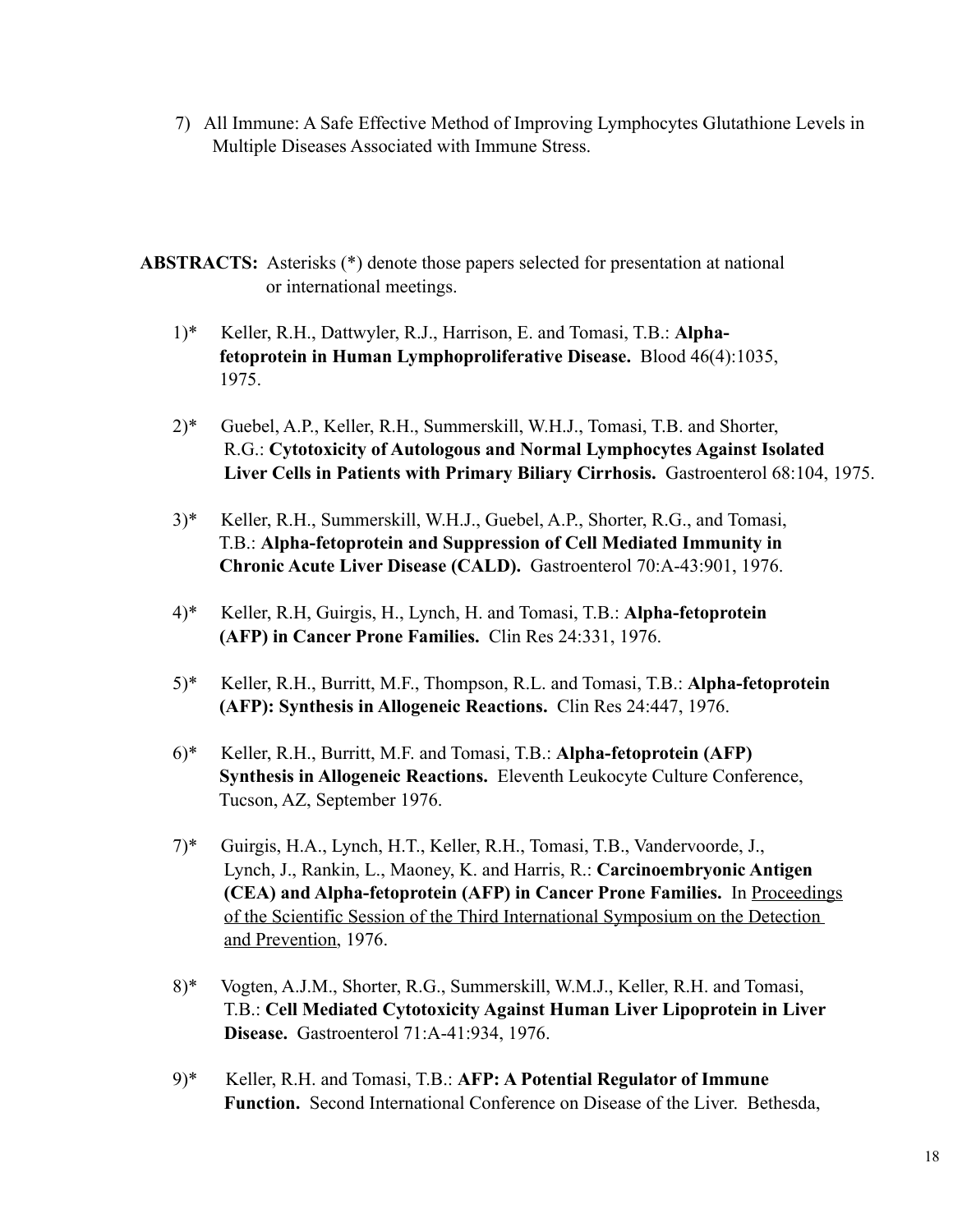MA, March 1977.

- 10) Keller, R.H., Blake, D.G., Lyman, S., Libnoch, J.A. and Fabiance, M.: **Suppressor Cells in Asymptomatic Chronic Lymphocytic Leukemia.** Clin Res 27:298, 1979.
- 11) Keller, R.H., Blake, D.G., Lyman, S. and Siebenlist, R.: Altered **Immunoregulation in Chronic Lymphocytic Leukemia.** Blood 54:97A, 1979.
- 12) Blake, D.G., Libnoch, J.A., Lyman, S. and Keller, R.H.: **Altered Immunologic Reactivity in Myelodysplastic Disorders.** Blood, 54:97A, 1979.
- 13)\* Miller, P.P, Jordan, R.E. and Keller, R.H.: **Suppression of Human Lymphocyte Response by Circulating Immune Complexes.** Clin Res 28: 351, 1980.
- 14)\* Keller, R.H., Fink, N.J., Lyman, S. and Pederson, G.: **Altered Immunoregulation in Hypersensitivity Pneumonitis.** Clin Res 28:102, 1980.
- 15)\* Keller, R.H., Lyman, S. and Siebenlist, R.: **The Influence of Human Mononuclear Cell Histamine Production on T Cell Immunoregulation.** Clin Res 28:230, 1980.
- 16)\* Keller, R.H., Lyman, S. and Siebenlist, R.: **Histamine in the Immune Response. 4th World Congress of Immunology,** Paris, France. July 1980.
- 17)\* Kaplan, H.J., Asberg, T.M. and Keller, R.H.: **Lymphocyte Subset in Clinical Uveitis.** Abs Assoc Res Vision Opthal p. 33, 1980.
- 18)\* Siebenlist, R., Calvanico, N.J., Stevens, J.O. and Keller, R.H.: **Immunoregulation in Hypersensitivity Pneumonitis.** Fourth Midwest Autumn Immunology Conference, Chicago, IL, 1980.
- 19)\* Lyman, S., Patrick, C.W. and Keller, R.H.: **Non-Hodgkin's Lymphoma in the Mouse: A Naturally Occurring Murine Model of NHL.** Fourth Midwest Autumn Immunology Conference, Chicago, IL, 1980.
- 20)\* Young, D.G., Hussey, C.V., Keller, R.H. and Pisciotta, A.V.: **Eradication of Acquired Factor VII Inhibitor in Hodgkin's Disease Following Chemotherapy.** Am Fed Clin Res 28(4):731, 1980.
- 21)\* Keller, R.H., Patrick, C.W., Swartz, S.J., Libnoch, J.A. and Jordan, R.E.: **Flow Cytometry as an Adjunct in the Diagnosis and Staging of Lymphoproliferative**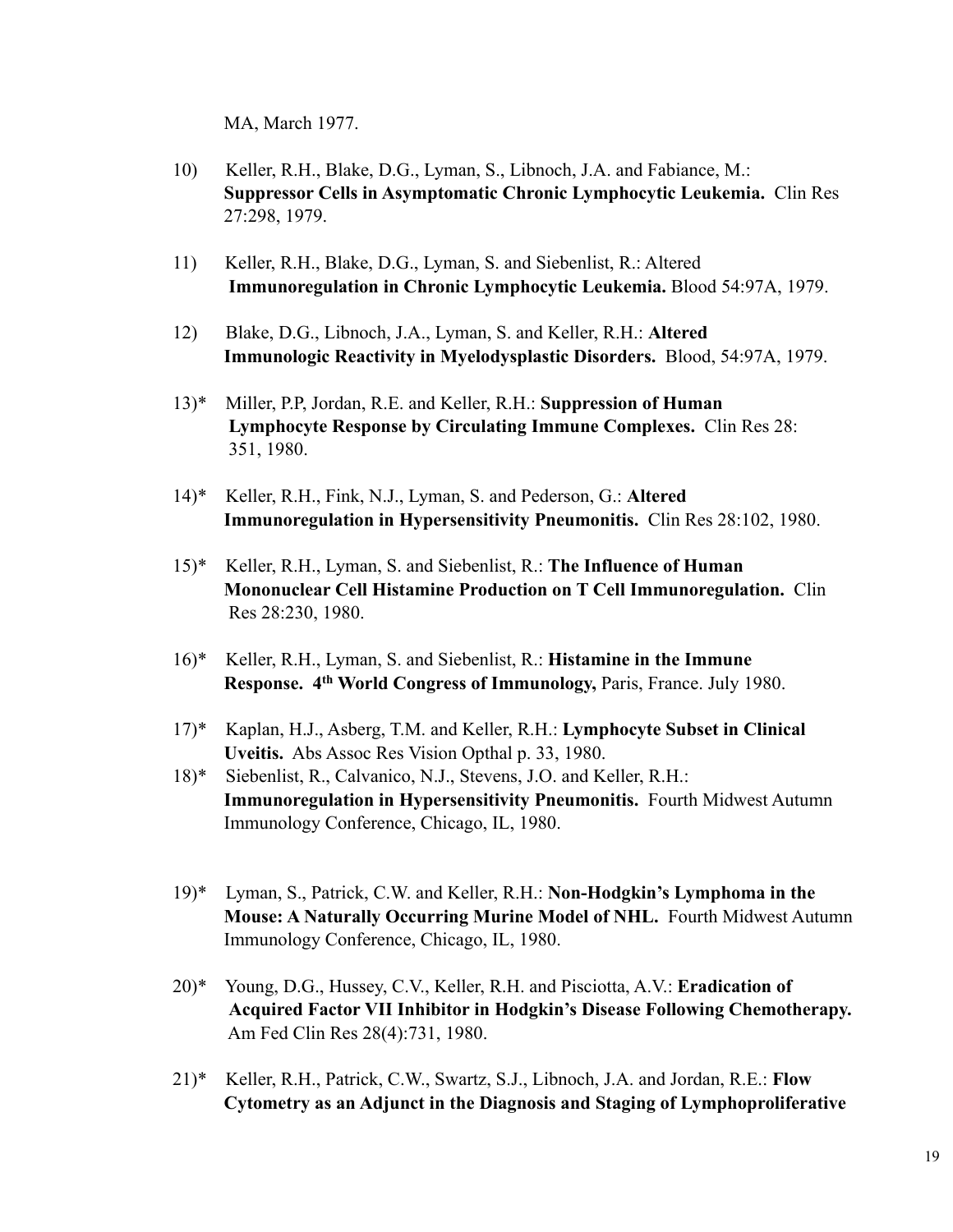**Disease.** IX International Conference on Analytical Cytology. Schloss Elmau, Germany, 1980.

- 22)\* Wilson, R.J., Greiff, D. and Keller, R.H.: **Cryopreservation of Non-specific T Cell Suppressor Cells.** Cryobiol 17:597, 1980.
- 23)\* Pontzer, C. and Keller, R.H.: **Rabbit Peripheral Blood T Cell Separation.** Fed Am Soc Exp Biol, 1980.
- 24)\* Keller, R.H., Calvanico, N.J. and Stevens, J.O.: **Immunoregulation in Pigeon Breeders Disease.** Clin Res 29:370, 1981.
- 25)\* Keller, R.H., Kirchner, P., Lyman, S., Siebenlist, R., Choi, H. and Patrick, C.W.: **Immunoregulatory T Cells in Non-Hodgkin's Lymphomas.** Blood 58:313, 1981.
- 26)\* Keller, R.H., Lyman, S., Choi, H. and Patrick, C.W.: **A Natural Model of Non- Hodgkin's Lymphoma.** Blood 58:524, 1981.
- 27)\* Lauer, S., Casper, J., Keller, R.H., Kirchner, P. and Camitta, B.: **The Use of Counterflow Centrifugation-Elutriation for the Separation of Bone Marrow Lymphoid Cells in Children with Acute Lymphocytic Leukemia (ALL) and Metastatic Solid Tumors.** Blood 58:133, 1981.
- 28)\* Keller, R.H., Choi, H. and Patrick, C.W.: **Nodular Non-Hodgkin's Lymphoma in the Mouse.** Blood 60:114A, 1982.
- 29)\* Keller, R.H., Lyons, M., Troy, J. and Jordan, R.E.: **Peripheral Blood Aneuploidy in Mycosis Fungoides and Pre-mycotic Lesions.** Blood 60:146A, 1982.
- 30)\* Keller, R.H., Swartz, S.J., Lyons, M., Troy, J. and Jordan, R.E.: **Peripheral Blood Involvement in Skin-limited T Cell Malignancy.** Am Fed Clin Res 31:568, 1983.
- 31)\* Geoghegan, W.D., Jordan, R.E. and Keller, R.H.: **Non-Langerhans Cells in the Keratinocyte Band in Culture Expressing HLA-DR.** Invest Derm Am Fed Clin Res 31:568, 1983.
- 32)\* Keller, R.H., Swartz, S.J., Patrick, C.W. and Kaplan, H.J.: **Intraocular Lymphoma: A Possible Systemic Disease.** Am Fed Clin Res 31:315, 1983.
- 33)\* Patrick, C.W., Libnoch, J.A., Choi, H. and Keller, R.H.: **Flow Cytometric Peripheral Blood Cell Surface Analysis as a Predictor of Richter's Syndrome (RS) in Chronic Lymphocytic Leukemia.** Blood 62:756, 1983.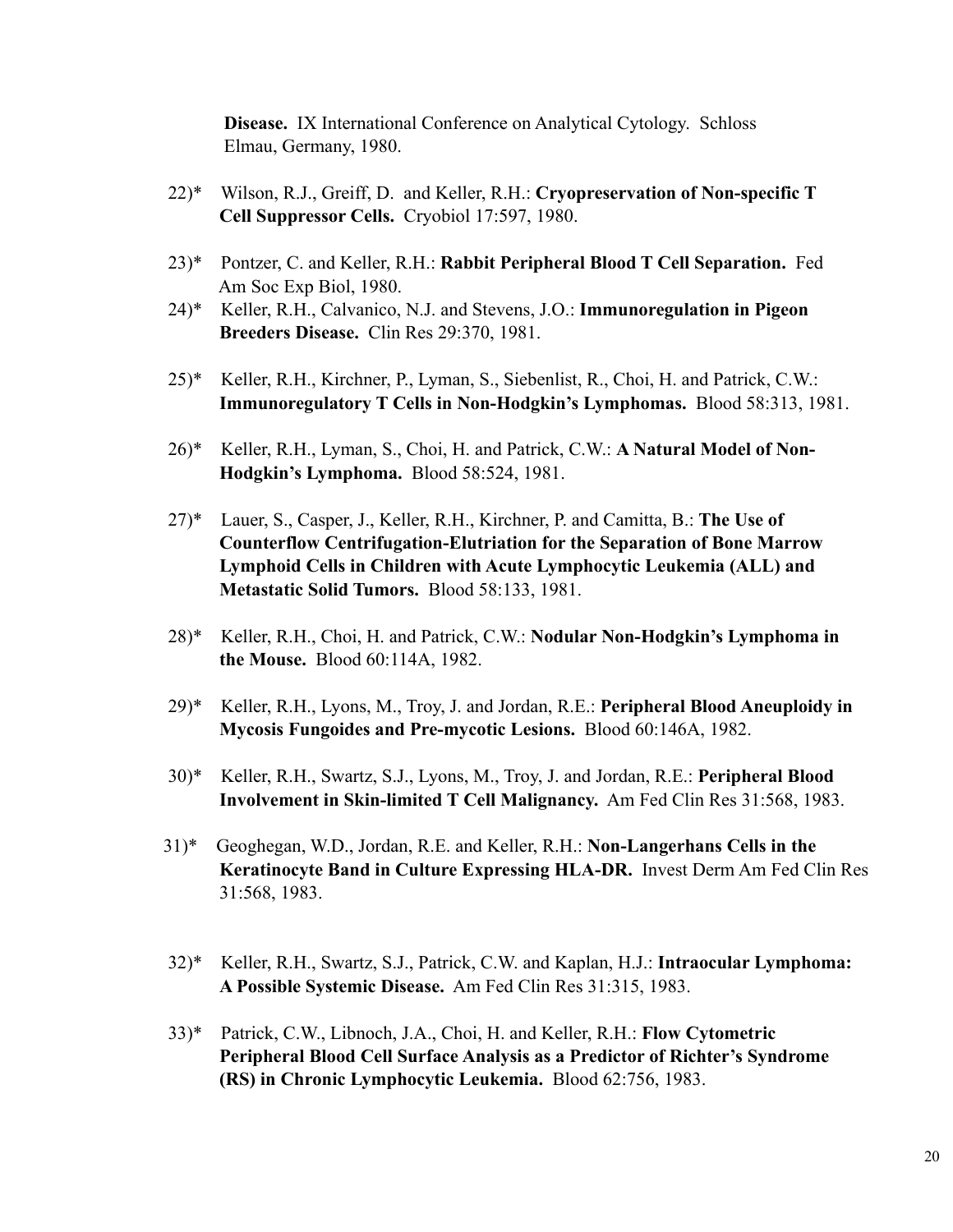- 34)\* Patrick, C.W., Swartz, S.J. and Keller, R.H.: **A Comparative Study of Heparin and Potassium EDTA as Anticoagulants for Cell Surface Marker and Immunologic Functional Analysis.** Am J Clin Pathol, 1983.
- 35)\* Keller, R.H., Swartz, S.J., Patrick, C.W., Steven, G. and Torke, N.J.: **Regression of Natural Murine Non-Hodgkin's Lymphoma Following Immunotherapy with Immunoregulatory Cell Types.** Blood 62:756, 1983.
- 36)\* Keller, R.H., Wagner, D. and Patrick, C.W.: **Sequential T Cell Phenotypic and Functional Changes During a Comparative Study of Rhinovirus Infection in Patients with the Acquired Immune Deficiency Syndrome (AIDS).** Blood 62:352, 1983.
- 37)\* Keller, R.H., Swartz, S.J. and Patrick, C.W.: **Metachromatic Granules in Human T8 (CD8) Bearing Lymphocytes. Fifth World Congress of Immunology.** Tokyo, Japan. July 1983.
- 38) Libnoch, J.A., Patrick, C.W., Griffin, J. and Keller, R.H.: **Flow Cytometric Cell Surface Analysis as a Predictor of Leukemic Transformation in the Myeo-dyplastic Syndrome (MDS).** Blood 62:610A, 1983.
- 39)\* Calvanico, N.J., Pontzer, C. and Keller, R.H.: **Regulation of Aerosol Induced Pulmonary Inflammation in Rabbits.** XII Congress of the European Academy of Allergy and Clinical Immunology, Rome, Italy, 1983.
- 40)\* Patrick, C.W., Swartz, S.J., McFadden, P.W., Wallace, A. and Keller, R.H.: **A Comparative Study of Manual and Flow Cytometry Cell Surface Marker Analysis.** Soc Analytical Cytology, Sea Island, Georgia, 1983.
- 41)\* Keller, R.H., Swartz, S.J., Troy, J., Patrick, C.W. and Jordan, R.E.: **Peripheral Blood Involvement in Skin Limited T Cell Malignancy.** Soc Analytical Cytology, Sea Island, Georgia, 1983.
- 42)\* Keller, R.H., Swartz, S.J., Leven, S. and Bar Sella, S.: **Immunoregulation in Hypersensitivity Pneumonitis: Phenotypic and Functional Studies of Bronchoalveolar Lavage Lymphocytes.** Am Acd Allergy 130:766-771, 1984.
- 43)\* Keller, R.H., Swartz, S.J., McFadden, P.W., Milson, T.J., Hermann, J., Thomas, E. and Patrick, C.W.: **Abnormal Peripheral Blood T Cell DNA Content in Skin Limited T Cell Malignancy.** Second International Conference on Malignant Lymphoma, Lugano, Switzerland, June 1984.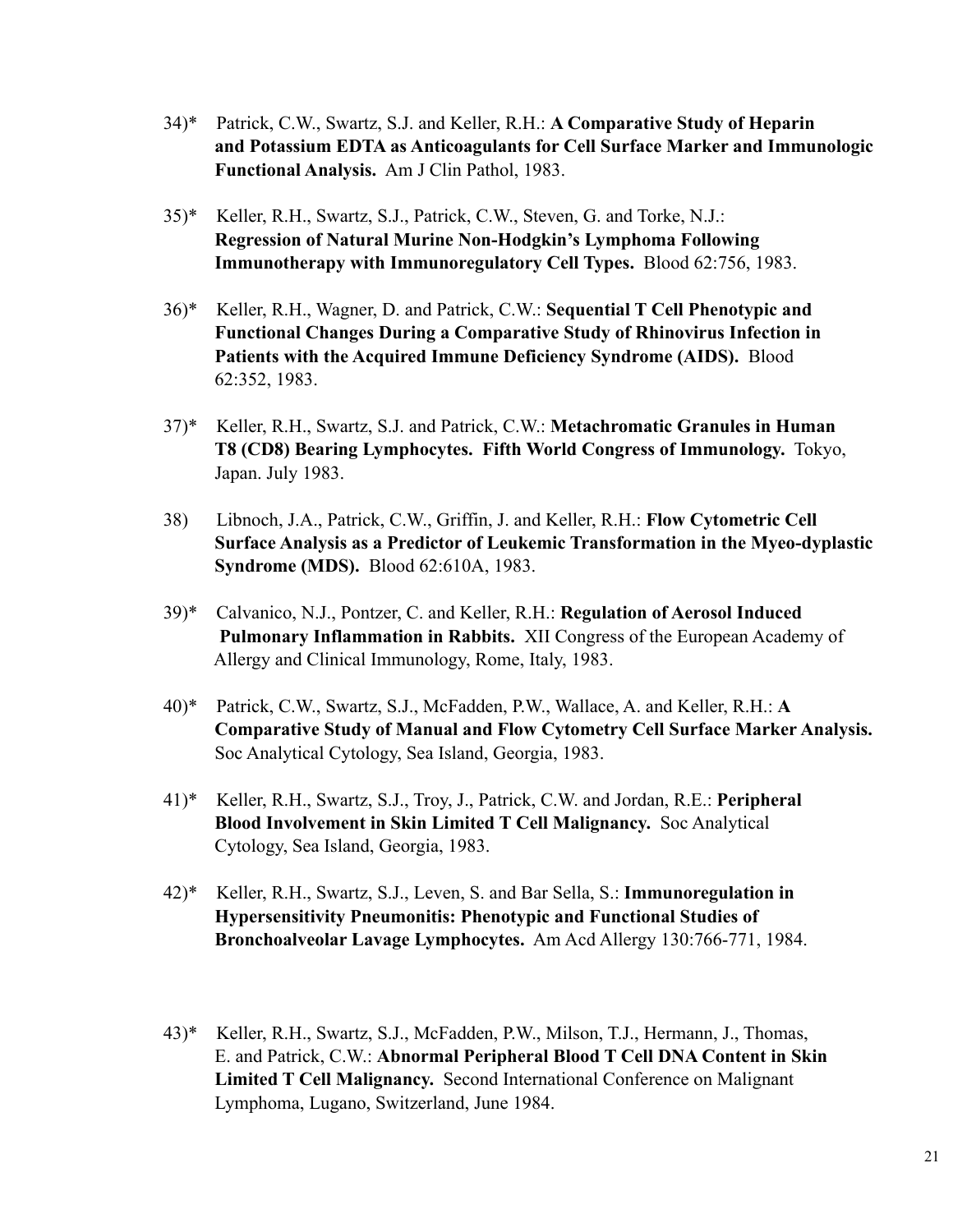- 44) Patrick, C.W., Harrison, K.A, Libnoch, J.A., Cozine, M.G. and Keller, R.H.: **Monoclonal Antibody Profiles in Human B Cell Lymphoproliferative Disorders Suggests that B4 Positive Lymphocytes which Lack Expression of B1 Antigen May Include the B Memory Cells.** Second International Conference on Malignant Lymphoma, Lugano, Switzerland, June 1984.
- 45)\* Patrick, C.W., McFadden, P.W., Buchholz, T.B., Milson, T.J., Libnoch, J.A. and Keller, R.H.: **The Non-relevance of T4 to T8 (CD4:CD8) Ratios to Disease Activity in B Cell Malignancies.** Second International Conference on Malignant Lymphoma, Lugano, Switzerland, June 1984.
- 46)\* Keller, R.H., Swartz, S.J., Patrick, C.W., Steven, G. and Torke, N.J.: **Treatment of Naturally Occurring Murine Non-Hodgkin's Lymphomas Using Immunoregulatory Cell Types and IL-2.** Second International Conference Malignant Lymphoma, Lugano, Switzerland, June 1984.
- 47)\* Kissebah, A.H., James, R. Krakower, G., Arnaud, C., Etienne, J. and Keller, R.H.: **Holding Media for Cell Surface Phenotypic Analysis.** Midwest Autumn Conference, Chicago, IL, November 1984.
- 48)\* Milson, T.J., Patrick, C.W., Torke, N.J., Janicek, K.M., Harrison, K.A. and Keller, R.H.: **Alterations in Lymphoid and Myeloid Cell Surface Marker Phenotype Profiles Associated with the Development of Basophilic Crisis in Chronic Granulocytic Leukemia (Ph + CGL).** Blood 64(5):195A, 1984
- 49)\* Patrick, C.W., Libnoch, J.A., Milson, T.J., Kortright, K.H. and Keller, R.H.: **Common Variant of B Cell Chronic Lymphocytic Leukemia is Defined by the Monoclonal Antibody TQ1 (Leu 8).** Blood 65(5):149, 1984.
- 50)\* Baumann, M.A., Patrick, C.W., Libnoch, J.A. and Keller, R.H.: **Myeloid and Lymphoid Cell Surface Phenotype in Myelodysplasia: Correlation with In Vitro Assessment of Immune Function.** Blood 64(5):186A, 1984.
- 51)\* Keller, R.H., Larrick, J.W., Swartz, S.J., Torke, N.J. and Patrick, C.W.: **Treatment of a Natural Model of Murine Non-Hodgkin's Lymphoma with Recombination Interleukin 2(IL-2).** Blood 64(5):181, 1984.
- 52)\* Steven, G.C., Choi, H., Heckman, M.G. and Keller, R.H.: **Comparison of Flow Cytometry and In sit Cell Surface Marker Analysis.** Midwest Student Research Forum XVI, Wright State University, February 1985.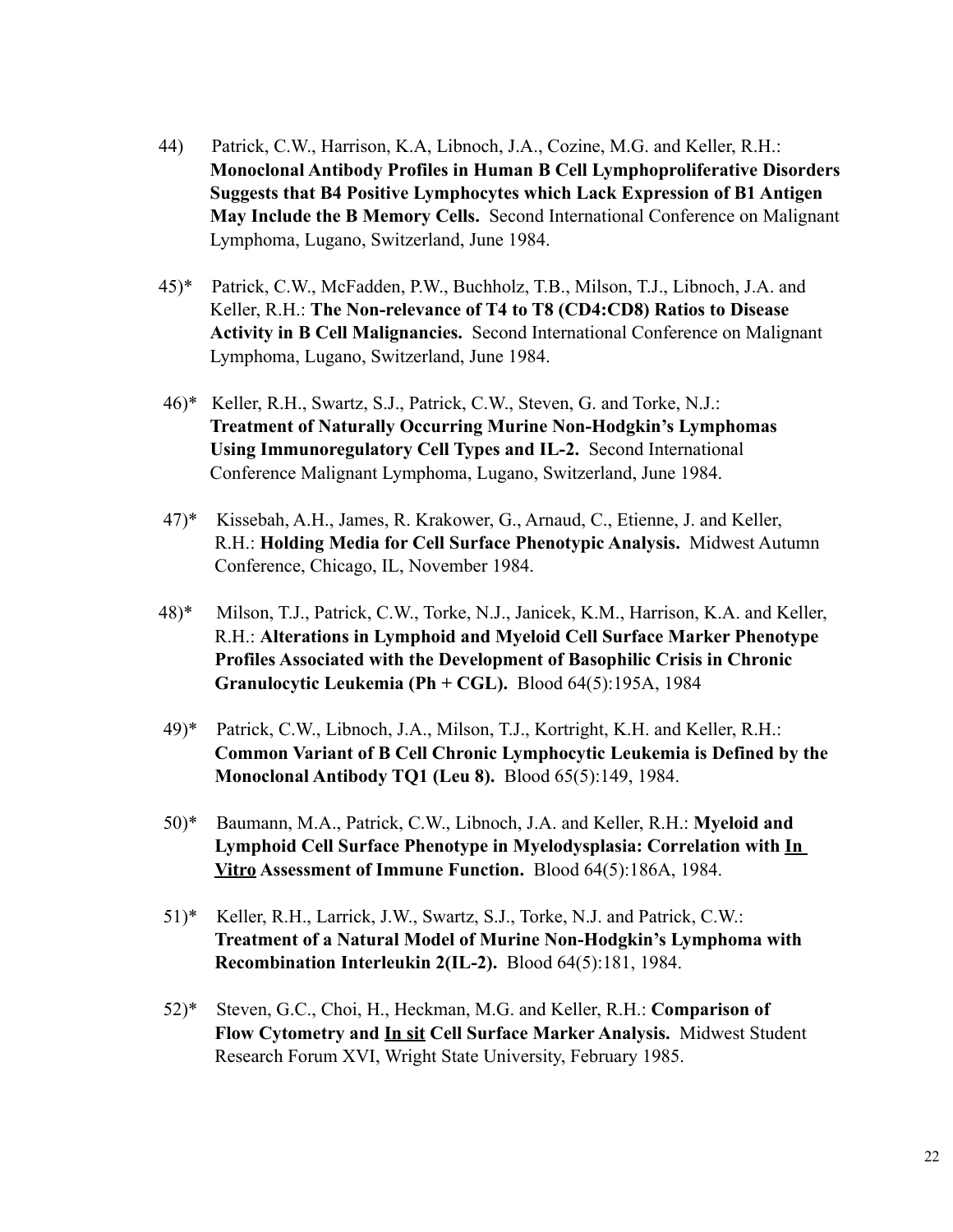- 53)\* Kissebah, A.H., Krakower, G., James, R., Aranaud, C., Etienne, J. and Keller, R.H.: **Regional Differences in Preadiopocyte Growth Potential from Immature and Sexually Mature Female Rats.** Am Fed Clin Res 33:434, 1985.
- 54)\* Kissebah, A.H., Krakower, G., James, R., Aranaud, C., Etienne, J. and Keller, R.H.: **Regional Specialization of Subcutaneous Tissue Growth Potential: Relationship to Ovarian Function.** Am Diabetes Assoc, Toronto, Canada, November 1985.
- 55)\* Baumann, M.A., Milson, T.J., Patrick, C.W., Libnoch, J.A. and Keller, R.H.: **Correlation of Natural Killer Cell Count with Prognosis in Large Cell Lymphoma.** Blood 66:185, 1985.
- 56)\* Patrick, C.W., Libnoch, J.A. and Keller, R.H.: **Clinical Utility of Dual Immunofluorescence Assay of Monoclonal Antibodies TQ1 and (CD19) on Peripheral Blood Cells in Chronic Lymphocytic Leukemia.** Blood 66: 181, 1985.
- 57)\* Patrick, C.W., Libnoch, J.A., Baumann, M.A. and Keller, R.H.: **Alterations of Myeloid Surface Receptors recognized by the Monoclonal Antibody MY 9 (CD33) in the Peripheral Blood May Serve to Identify Those Myelodysplastic Patients at Increased Risk for Leukemic Conversion.** Blood 66:226, 1985.
- 58) Keller, R.H., Milson, T.J., McFadden, P.W. and Patrick, C.W.: **In Vitro Augmentation of Immunologic Responsiveness in Patients with AIDS and ARC Using Isoprinosine.** Blood 66:113, 1985.
- 59) Keller, R.H., Patrick, L.C. and Patrick, C.W.: **Isoprinosine Augments In Vitro Immunoglobulin Synthesis in Chronic Lymphocytic Leukemia.** Blood 66:202, 1985.
- 60)\* Keller, R.H., Patrick, L.C. and Patrick, C.W.: **Isoprinosine Augments In Vitro Immunoglobulin Synthesis in Chronic Lymphocytic Leukemia (B-CLL).**  International Symposium on Recent Approaches to Chronic Lymphoproliferative Disease, Prague, Czechoslovakia, September 1985.
- 61)\* Keller, R.H., Milson, T.J. and Patrick, C.W.: **The Relationship of Larger Lymphoid Elements, Clonally Restricted DNA Cell Cycle Analysis and Rai Staging in Chronic Lymphocytic Leukemia (B-CLL).** International Symposium on Recent Approaches to Chronic Lymphoproliferative Disease, Prague, Czechoslovakia, September 1985.
- 62)\* Patrick, C.W., Libnoch, J.A. and Keller, R.H.: **Immunophenotypic Dissection of**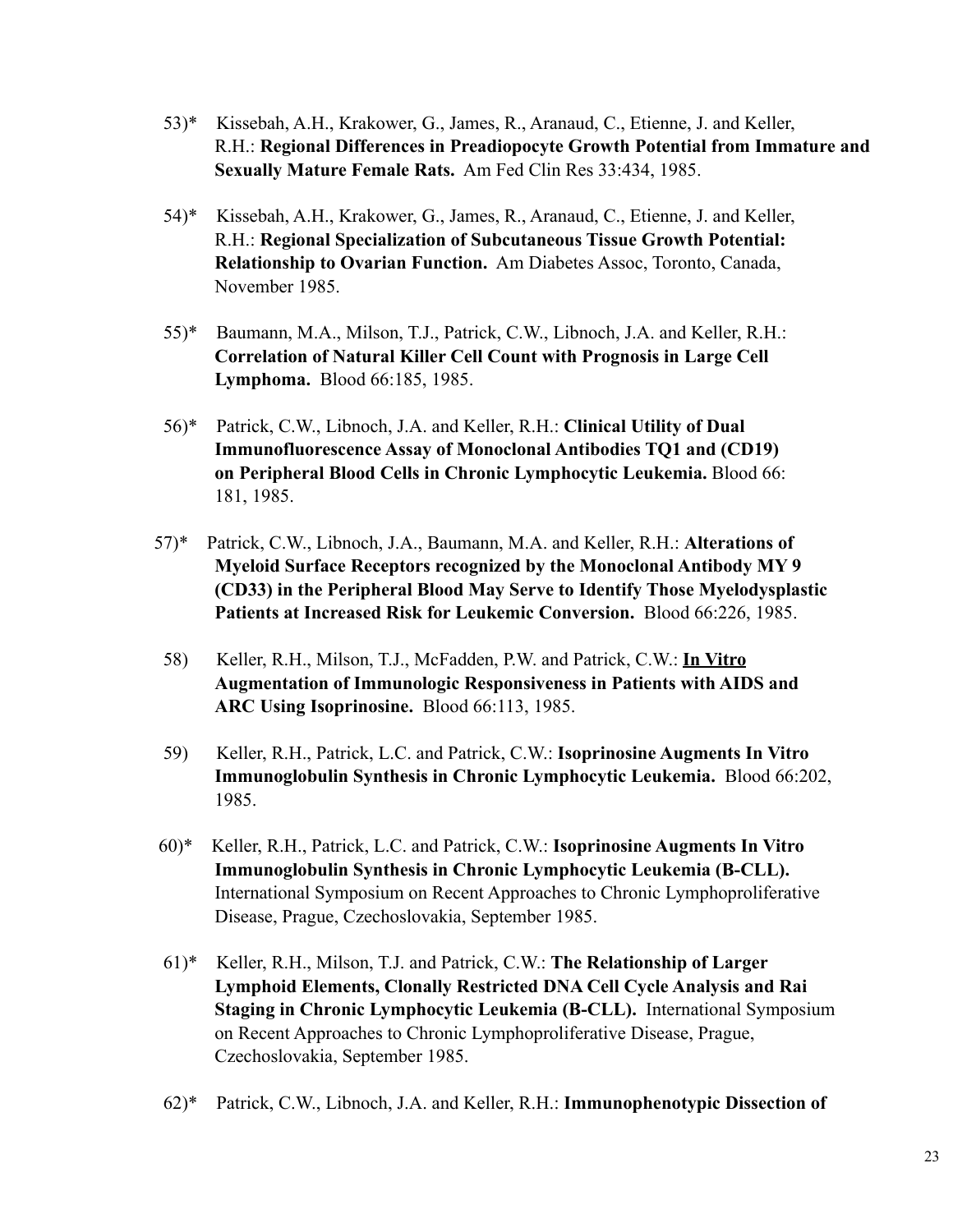**Chronic Lymphocytic Leukemia.** International Symposium on Recent Approaches to Chronic Lymphoproliferative Disease, Prague, Czechoslovakia, September 1985.

- 63)\* Keller, R.H., Libnoch, J.A., Patrick, L.C. and Patrick, C.W.: **In Vitro Improvement of Cellular and Humoral Immune Response by Isoprinosine in B-CLL.** XXI Congress of the International Society of Haematology, Sydney, Australia, May 1986.
- 64)\* Patrick, C.W., Libnoch, J.A. and Keller, R.H.: **Prolymphocytic Leukemia of B Cells is a Distinct Biologic Stage in B Cell Maturation.** XXI Congress of the International Society of Haematology, Sydney, Australia, May 1986.
- 65)\* Patrick, C.W., Libnoch, J.A. and Keller, R.H.: **Sequential Changes in the Expression of Lymphoid Surface Membrane Receptors in Chronic B Cell Lymphoproliferative Disease.** XXI Congress of the International Society of Haematology, Sydney, Australia, May 1986.
- 66)\* Patrick, C.W., Libnoch, J.A. and Keller, R.H.: **Clinical Utility of Dual Immunofluorescence Assay of Monoclonal Antibodies TQ1 and B4 (CD19) on Circulating B Cells in Chronic Lymphocytic Leukemia (B-CLL).** Sixth International Congress of Immunology, Toronto, Canada, July 1986.
- 67)\* Keller, R.H., Milson, T.J., Ellingboe, K.M. and Patrick, C.W.: **Sequential Clinical, Immunoregulatory, Phenotypic and Functional Changes in Patients with AIDS and ARC treated with Isoprinosine.** XXI Congress of the International Society of Haematology, Sydney, Australia, May 1986.
- 68)\* Keller, R.H., Milson, T.J., Ellingboe, K.M. and Patrick, C.W.: **Sequential Clinical, Immunoregulatory, Phenotypic and Functional Changes in Patients with AIDS and ARC treated with Isoprinosine.** International Conference on the Acquired Immunodeficiency Syndrome, Paris, France, June 1986.
- 69)\* Keller, R.H., Libnoch, J.A. and Patrick, C.W.: **T Cell Alterations in B-CLL: Sequential Changes in CD4 and CD8 Bearing Cells and in T Cell Immunoregulation.** UCLA Symposium on Molecular and Cell Biology, Silverado, California, December 1986.
- 70)\* Patrick, C.W., Libnoch, J.A., Kallas, G.A. and Keller, R.H.: **Sequential Immunophenotypic Studies in Chronic Lymphocytic Leukemia.** UCLA Symposium on Molecular and Cell Biology, Silverado, California, December 1986.
- 71)\* Reiter, W.M., Berger, D.S., Vorce, S., Cimoch, P.J., Vargas, A. and Keller, R.H.: **Combination Zidovudine and Didanosine Therapy for Patients Remaining**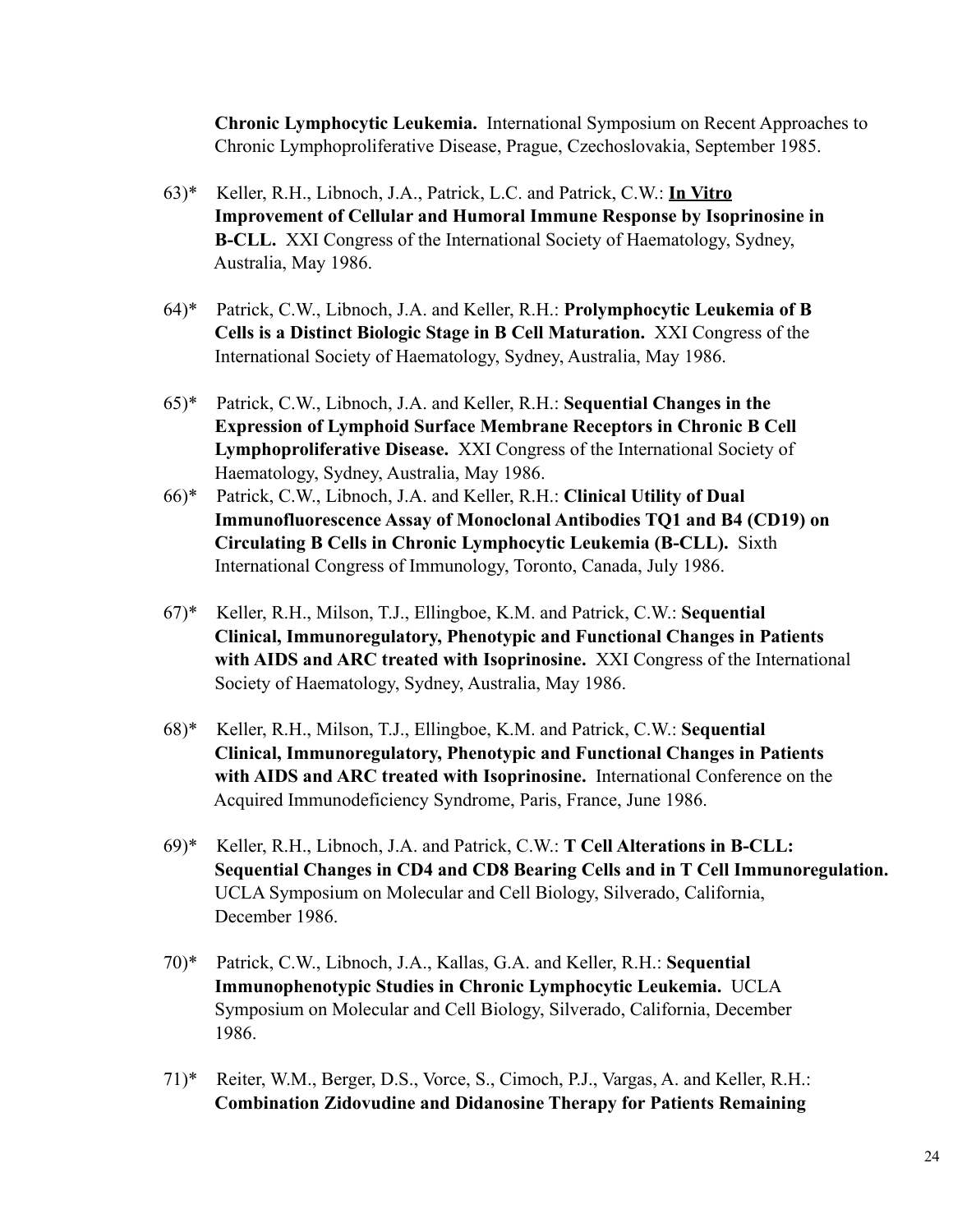**Persistently HIV P24 Antigen-Positive Despite Zidovudine Monotherapy.** VIII International AIDS Conference, Amsterdam, Netherlands, 1992.

- 72)\* Reiter, W.M., Keller, R.H., Cimoch, P.J. and Forgione, A.: **A Rapid Quantitative Flow Cytometry Assay to Evaluate CD4 + - Lymphocyte Activation Potential in Patients with HIV-1 Infection.** VIII International AIDS Conference, Amsterdam, Netherlands, 1992.
- 73)\* Cimoch, P.J., Reiter, W.M., Vorce, D., Cassarella, S.K., Thompson, B. and Keller, R.H.: **The Occurrence of Cytomegalovirus (CMV) Viruria in Late-Stage HIV-1 Infection and its Association with CMV Organ Involvement.** VIII International AIDS Conference, Amsterdam, Netherlands, 1992.
- 74)\* Reiter, W.M., Beach, R.S., Vorce, D., Cimoch, P.J., Vargas, A., Thompson, B. and Keller, R.H.: **Longitudinal Analysis the Effect of Anti-retroviral Monotherapy on CD4+ Lymphocyte Percentage.** VIII International AIDS Conference, Amsterdam, Netherlands, 1992.
- 75)\* Keller, R.H., Van Reil, F., Maislis, J., Lane, J.T., Reiter, W.M., Klimas, N.G. and Fletcher, M.A.: **Correlation of DR4 and DQ1 with Immunologic Defects in the Chronic Fatigue Syndrome.** First International Chronic Fatigue Syndrome Research Conference, Albany, New York, October 1992.
- 76)\* Keller, R.H., Reiter, W.M., Lane, J.T., Klimas, N.G., Vargas, A. and Maislis, J.A.: **Treatment of Late-Stage AIDS Patients with Combined Monthly Anti-HIV Hyperimmunoglobulins and Haplotype-matched Peripheral Blood Lymphocytes.** XI International Conference on AIDS, Berlin, 1993.
- 77) Reiter, W.M., Cimoch, P.J., Vorce, D.E., Keller, R.H., Berger, D. and Ping, A.: **Eighteen Month Longitudinal Analysis of the Effect of Zidovine Monotherapy Compared to Combination Antiretroviral Therapy on HIV-1 Disease Progression.** IX International Conference on AIDS, Berlin 1993.
- 78)\* Reiter, W.M., Vorce, D.E., Cimoch, P.J., Keller, R.H., Berger, D.S., and Ping, A.C.: **Cytotoxic CD8+ Lymphocyte Response to HIV-1 Infection Correlated with Longitudinal Analysis of CD4+ Lymphocyte Percentage.** IX International Conference on AIDS, Berlin, 1993
- 79) Berger, D.S., Reiter, W.M., Vorce, D.E., Cimoch, P.J., Keller, R.H. and Ping, A.C.: **Prevalence of Red Blood Cell Magnesium Deficiency in HIV-1 Infected Patients and its Association with Fatigue and Myalgia.** IX International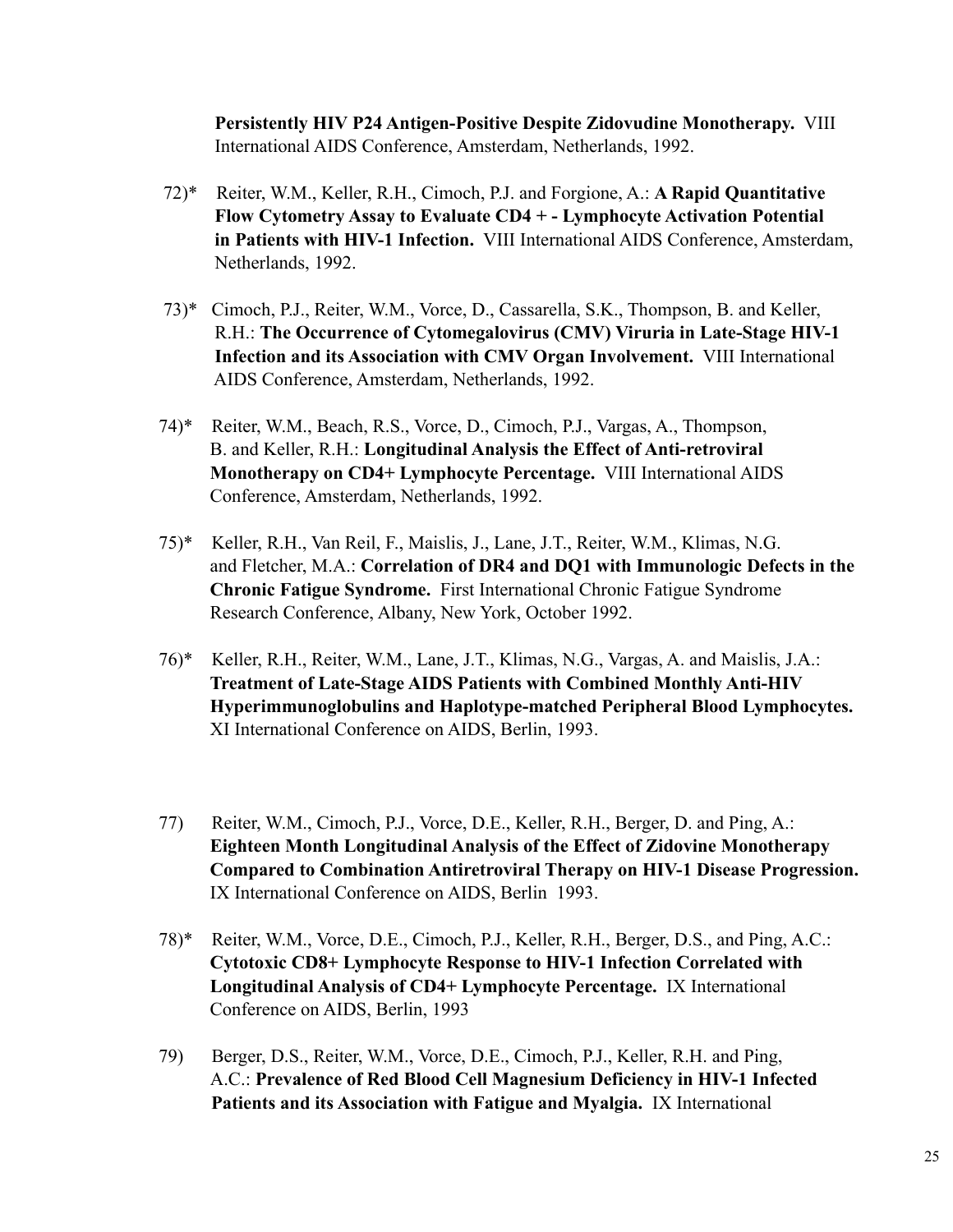Conference on AIDS, Berlin, 1993.

- 80) Reiter, W.M., Tomaka, F., Keller, R.H., Cimoch, P.J., Vargas, A. and Vorce, D.E.:  **Unrecognized Moderate to Advanced Immunodeficiency in "HIV-Aware" Asymptomatic, Untreated Person with HIV-1 Infection.** IX International Conference on AIDS, Berlin, 1993.
- 81)\* Gomatos, P.J., Keller, R.H., Reiter, W.M., Lane, J.T., Cimoch, P.J., Vorce, D.E., Gianetti, B.L. and Uribe, M.R.: **Haplotype-Matched Peripheral Blood Mononuclear Cell (PBMC) Transfusions in Patients with Late-Stage AIDS.** X International Conference on AIDS, Yokohama, Japan, 1994.
- 82)\* Cimoch, P.J., Loss, S.D., Houghton, R.A., Reiter, W.M., Keller, R.H., Vorce, D.E., Nemecheck, P.M., Berger, D.S. and Tomaka, F.L.: **Antibody Response to Pneumococcal Vaccination in HIV-1 Infected Patients.** X International Conference on AIDS, Yokohama, Japan, 1994.
- 83)\* Tomaka, F.L., Cimoch, P.J., Reiter, W.M., Keller, R.H., Berger, D.S., Piperato, J.R., Nemecheck, P.M., Loss, S.D. and Houghton, R.A.: **Prevalence of Nutritional Deficiencies in Patients with HIV-1 Infection.** X International Conference on AIDS, Yokohama, Japan, 1994.
- 84)\* Keller, R.H., Helder, L.M., Piperato, J.P., Klimas, N.G., Reiter, W.M., Fletcher, M.A., Vorce, D.E. and Pittibone, H.: **Symptomatic Improvement Associated with Down Regulation of Immune Hyper Reactivity by Calcium Channel Blockade in CFIDs.** American Association for Chronic Fatigue Syndrome Research Conference, Ft Lauderdale, Florida, 1994.
- 85)\* Keller, R.H., Nolan, R.P. and Patrick, L.C.: **Natural Human Interferon (***Alpha Leukoferon***) Therapy in a Cohort of Hemophiliacs Co-infected with HIV and Hepatitis C.** Fourth Conference on Retroviruses and Opportunistic Infections, Washington, DC, 1997.
- 86)\* Patrick, C.W. and Keller, R.H.: Patient Screening for Myelodysplasia in Long- Term HIV+ Individuals. Conference on Clinical Laboratory Testing in HIV, Atlanta, GA, 1998.
- 87)\* Patrick, C.W., DeLeon, M., A. Leon, and Keller, R.H.: Measurement of Glutathione (GSH) as Indicator of Immune Status. Conference on Clinical Laboratory Testing in HIV, Atlanta, GA 1998.
- 88)\*\* Kushch, A. and Keller, R.H.: **Neuropsychological Correlates of Adjunct Therapy**